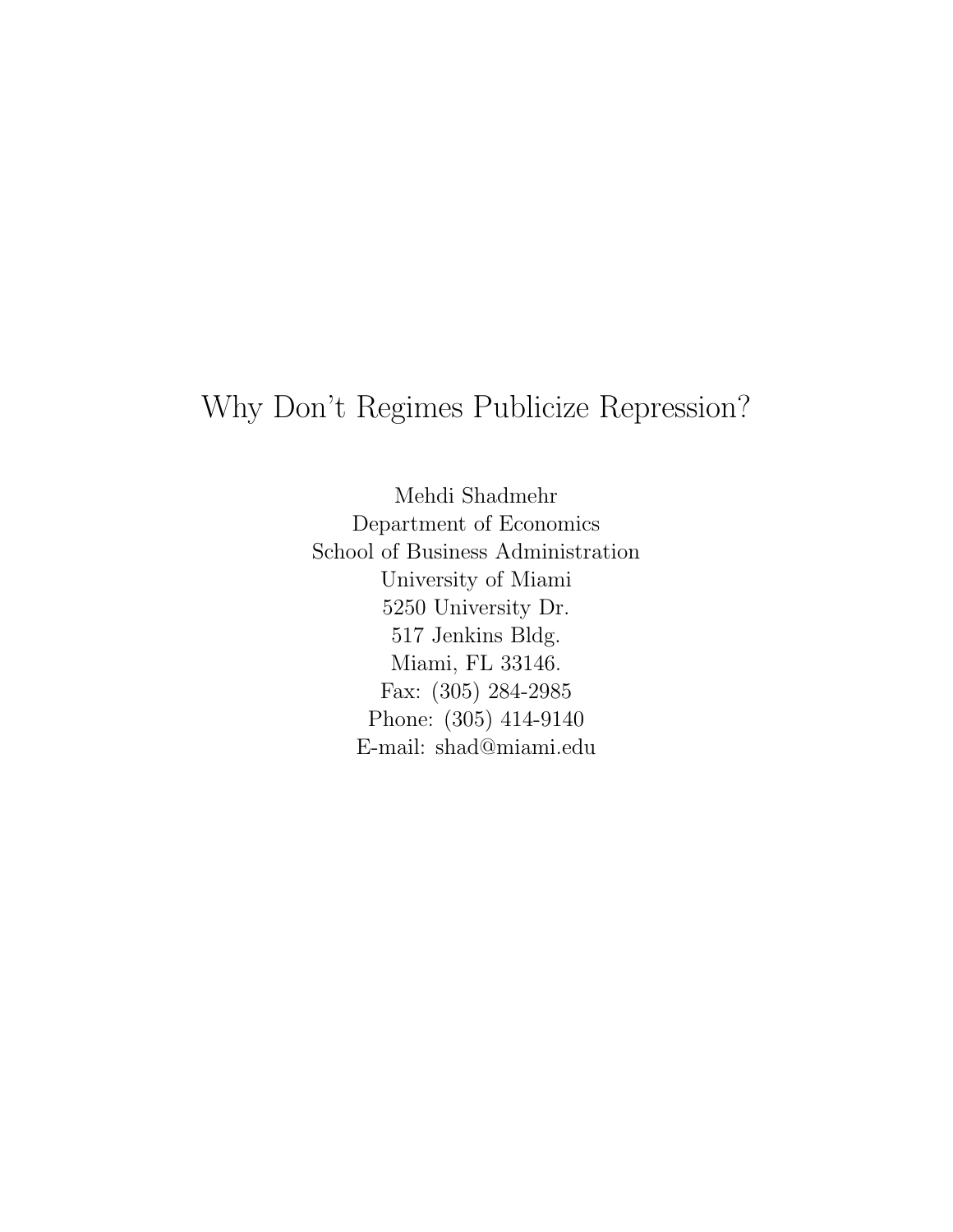#### Abstract

The literature models repression as a deterrent for protests: repression increases the cost of protest and decreases the likelihood of its success. If so, states must publicize repression to deter further protests; however, states attempt to hide repression in many cases. Moreover, based on the literature, one may view repression and censorship as substitutable means by which regimes maintain the status quo, e.g., higher levels of censorship impair coordination necessary for protest, reducing the need for repression. This implies a negative correlation between the extent of repression and censorship. However, data suggest a positive correlation between repression and censorship. We provide a simple model in which states attempt to hide repression to prevent the activists' protest from spreading to bystander citizens. Our model reveals a complementary link between repression and censorship. Our key argument is that repression provides information about the types of state and dissidents.

JEL Codes: D02, D74, H1. Keywords: Repression, Censorship, Protest, Revolution.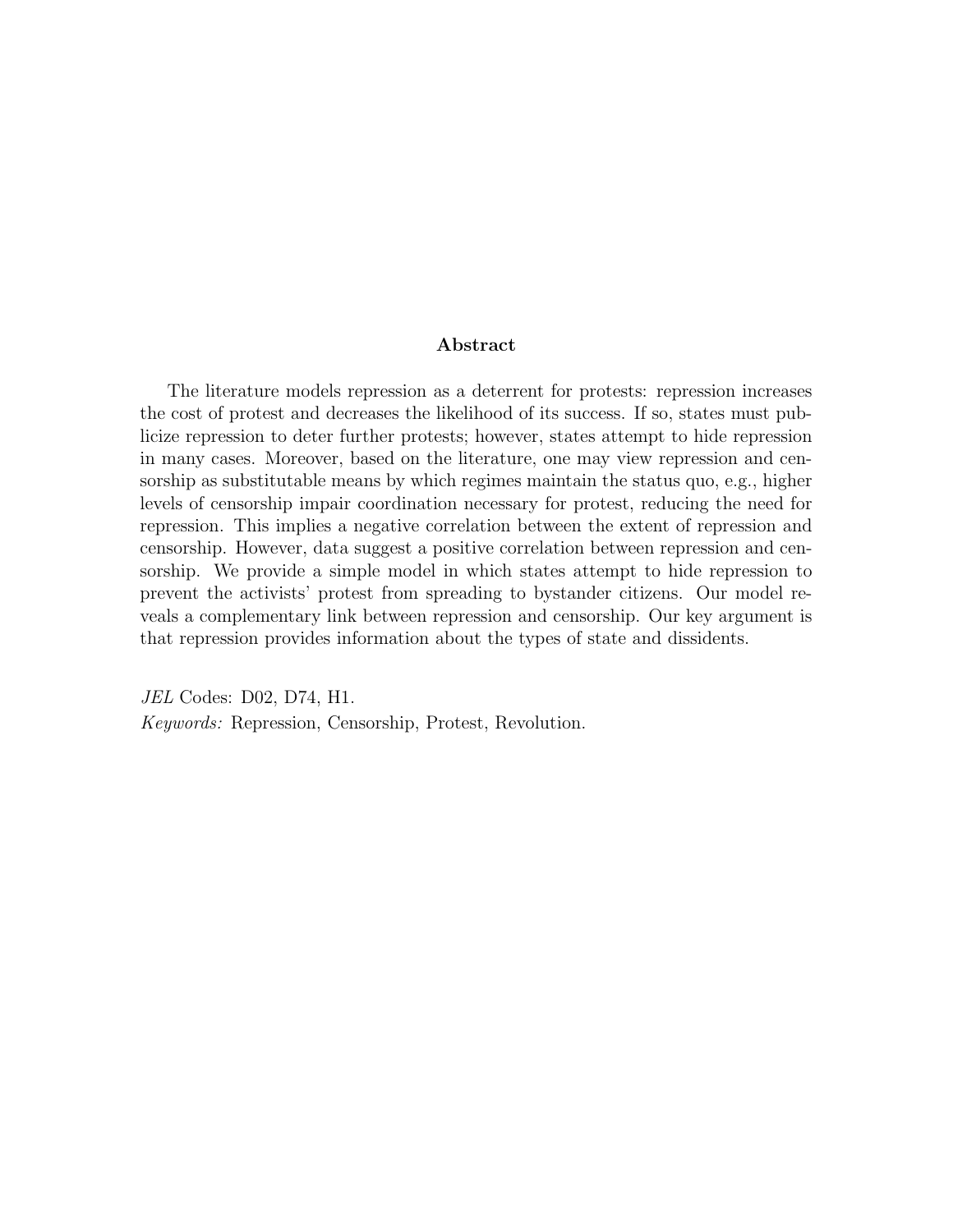# 1 Introduction

"In the early hours of Friday, 19 July 1988, the [Iranian] regime suddenly, without warning, isolated the main prisons from the outside world.... Thus began an act of violence unprecedented in Iranian history—unprecedented in form, content, and intensity (Abrahamian 1999, 209-10)." In the next five months, the regime sent as many as 12,000 political prisoners to the gallows. Despite the unprecedented scope of its repression, the Iranian regime has always denied that it happened. Similarly, the Chinese regime has never publicized the 1989 Tienanmen massacre. Even during the Brazilian military regime when torture was the order of the day, torturers were instructed to "press hard without leaving marks (Dassin 1998, 180)."

In sharp contrast to this repression concealment practice by regimes, the formal literature that studies repression views it merely as an instrument used by regimes to increase the perceived cost of dissent and thereby decrease the likelihood of successful protest. In Acemoglu and Robinson  $(2001)$  repression completely deters protest.<sup>1</sup> In Boix (2003) and Acemoglu and Robinson (2006a), repression discontinuously decreases the likelihood a revolution succeeds. In Besley and Persson (2011), Conrad and Ritter (2013) and Svolik (2013a), repression decreases the likelihood of successful protest via a contest function, and in Rozenas (2010) via its effect on electoral outcomes. In Lichbach (1987), Persson and Tabellini (2009), Bueno de Mesquita (2010), Fearon (2011), Shadmehr and Bernhardt (2011), Boix and Svolik (2013), and Casper and Tyson (2014), more repression corresponds to higher expected costs of protest. However, if the sole effect of repression is to raise the perceived cost of dissent, then to maximize the deterrence effects of repression, a regime should always publicize its acts of repression to frighten potential protestors and thereby deter them. While regimes do sometimes publicize repression, for example, by the very public execution of dissenters, regimes also frequently attempt to hide repression. The question that this paper attempts to address is why does a regime attempt to conceal repression.

Moreover, based on the literature, one may think that repression and censorship

<sup>&</sup>lt;sup>1</sup>In Acemoglu and Robinson (2000a), for the "tough" and "flexible" types of elite, repression and suppression together can reduce the likelihood of successful revolution to zero.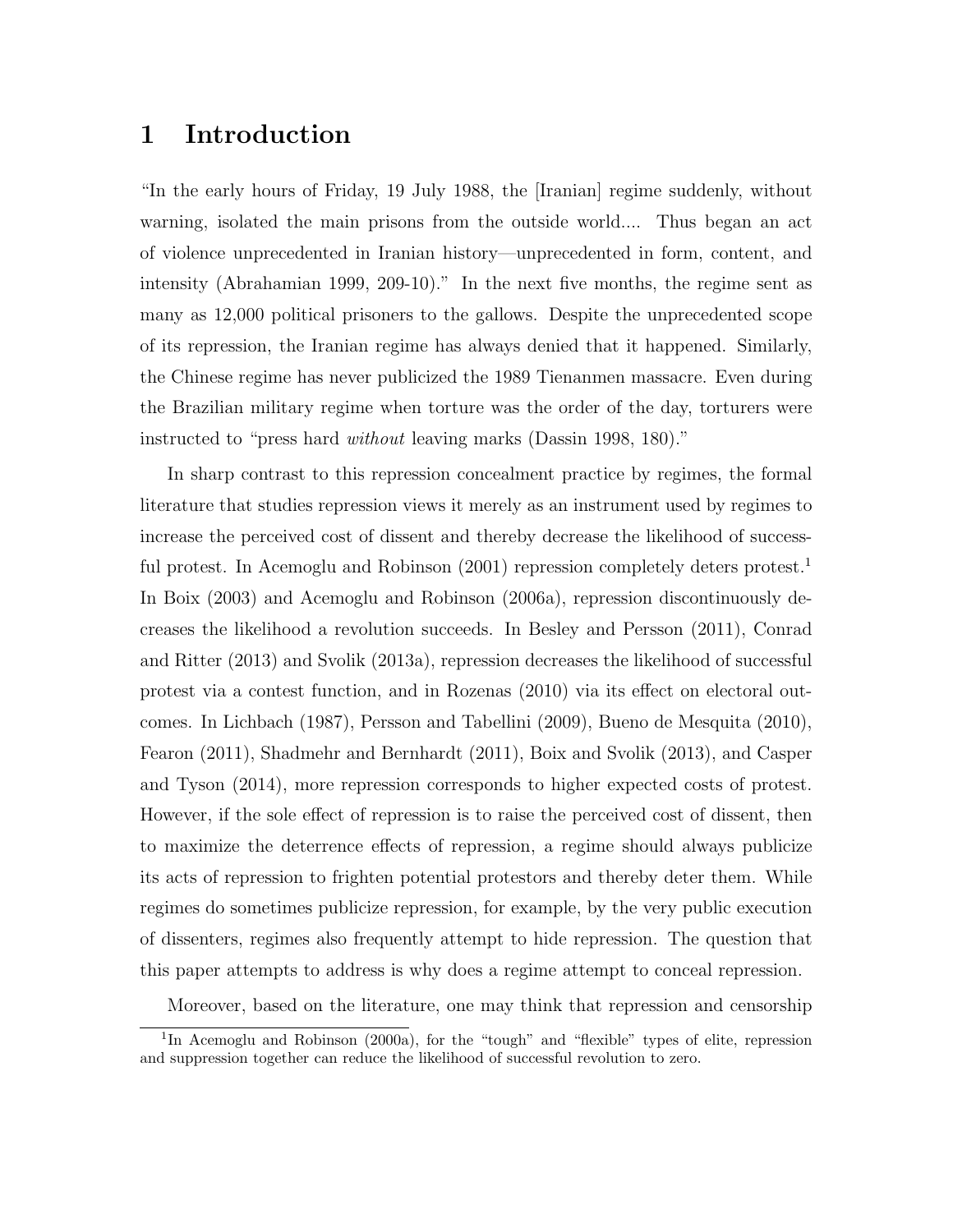are substitutable means by which regimes attempt to maintain the status quo. Censorship impairs coordination among citizens and prevents them from learning bad news about the regime (Bueno de Mesquita and Smith 2010; Edmond 2013; Egorov et al. 2009; Lorentzen 2014; Shadmehr and Bernhardt 2010), reducing the likelihood of protest, and hence the need for repression to suppress or deter protest. Conversely, repression reduces the need for censorship as it deters protests. These observations imply a negative correlation between the levels of repression and censorship. However, data suggest that repression and censorship are positively correlated—see Figure 1.<sup>2</sup>



Figure 1: The bars indicate the mean of the repression measure conditional on the value of the measure of freedom of speech.

This paper provides an explanation for regimes' attempts to hide repression, revealing a complimentary link between repression and censorship. We argue that repression provides an informative signal to bystander citizens about both the ruler (or state) and activists. Often, there are some activists who protest and make demands

<sup>2</sup>The repression measure is CIRI Physical Integrity Rights Index (Cingranelli and Richards 2013) that has been widely used in the literature (Bueno de Mesquita and Smith 2010; Conrad and Ritter 2012; Shadmehr 2014; Vreeland 2008). It is an additive index constructed from the sum of four indicators of torture, extrajudicial killing, political imprisonment, and disappearance collected for each country-year. Each indicator takes on one of the three values of 0, 1, and 2, corresponding to frequent, occasional, and no occurrence of the relevant incidence respectively. I reverse the data so that our repression measure is an integer ranging from 0 (no violation of physical integrity rights) to 8 (the most frequent violation). The horizontal axis is CIRI Freedom of Speech variable. "A score of 0 indicates that government censorship of the media was complete; a score of 1 indicates that there was some government censorship of the media; and a score of 2 indicates that there was no government censorship of the media in a given year." Data consist of all country-years from 1981 to 2011 for which CIRI data are available.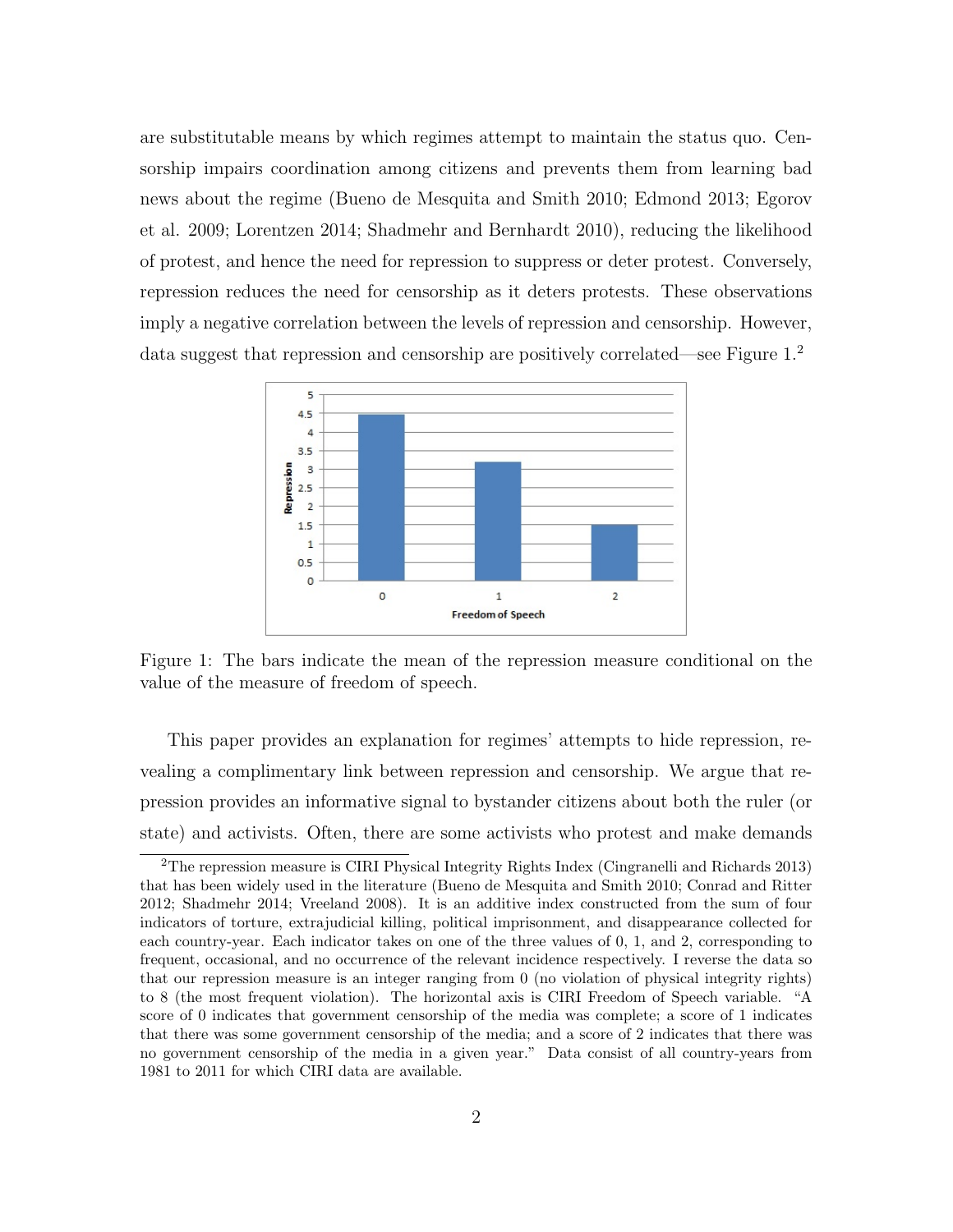on the state. Some of these demands are for reforms beneficial to all citizens, while others are beneficial for the activists, but harmful for the general public. However, bystander citizens (the non-activist general public) have limited information about whether the activists' demands are beneficial or harmful. All rulers who use repression claim that they do so to protect their citizens. While some states live up to their claim, others repress to protect their own interests, thereby blocking changes beneficial to the general public (Acemoglu 2006; Acemoglu and Robinson 2000b, 2006b). Thus, when citizens observe repression, they make inferences about the types of the activists and the ruler, which can increase the likelihood that they join the protest. Higher levels of censorship make it less likely that citizens observe repression, reducing the possibility of the spread of protest. This implies a positive correlation between the levels of repression and censorship.

However, this simple description conceals the subtlety that the bystanders' decisions of whether to join the protest depend on how they update their beliefs about the ruler and activists *relative* to each other. For example, the bystanders may update negatively about the ruler *and* the activists when they observe repression; or they may update positively about the ruler and negatively about the activists, and yet join the protest because they believe that the likelihood that the ruler is bad is still too high. We develop a simple model to formalize our proposed logic and investigate the equilibrium behavior that arise.

There are two types of activists: good and bad. Both are behavioral types who sometimes protest. The good activists seek reforms that are good *for bystander citi*zens, while the changes the bad activists want are harmful to the bystanders. Similarly, there are two types of rulers: good and bad. The good ruler is also a behavioral type, he has the same preferences for change as the bystander citizens, and always concedes to the good activists and represses the bad ones to protect the bystander citizens from harmful changes. In contrast, the bad ruler has vested interests in the status quo and would like to block all changes by repressing all activists, but he also wants to stay in office. The good ruler never censors, however, the bad ruler can attempt to hide the news of repression. The ruler knows the activists' types, while the bystander citizens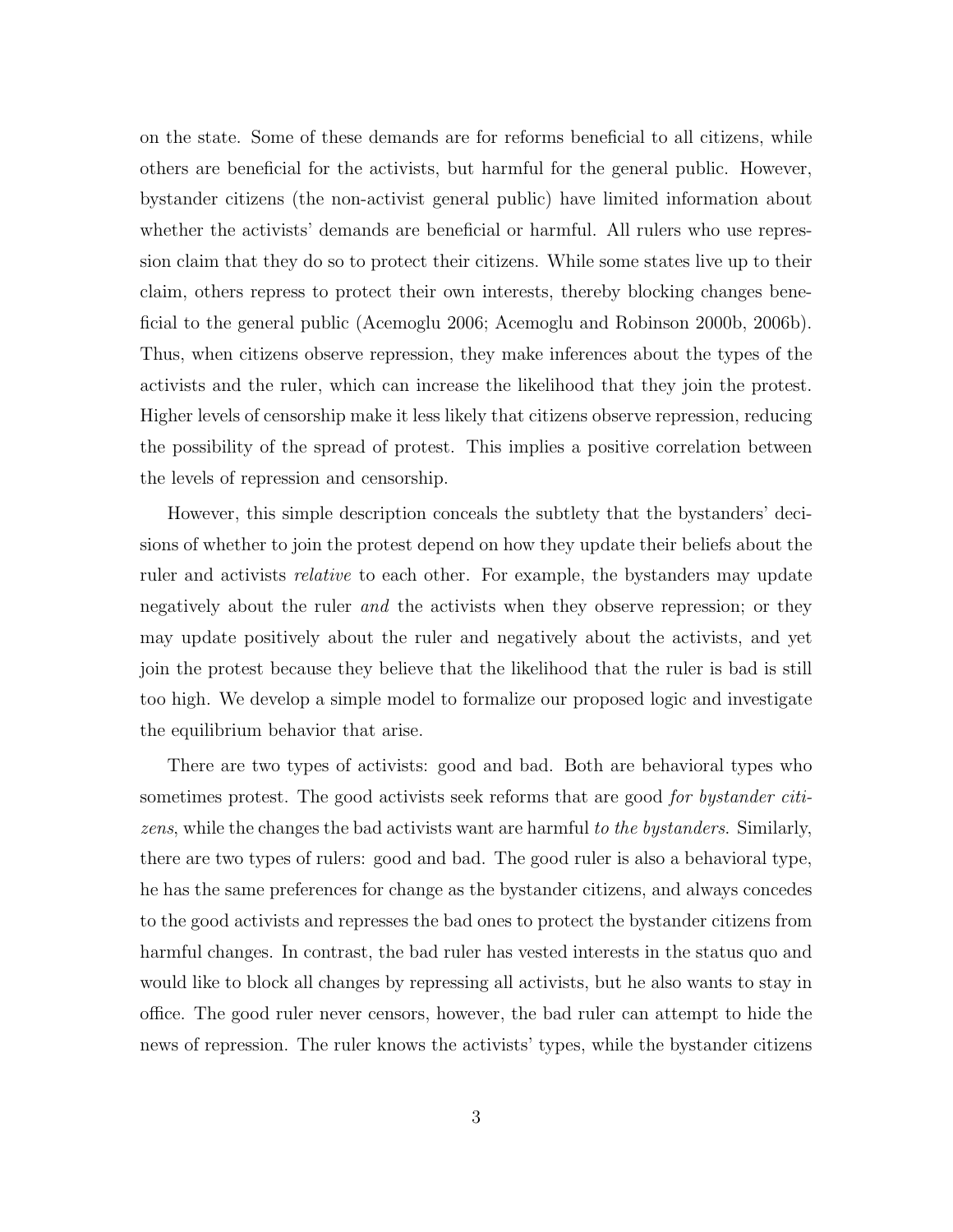are uncertain about the types of both the activists and the ruler. They update their beliefs given the information they receive, and decide whether or not to protest. If activists are joined by the bystander citizens, the ruler is deposed and the activists' demands are implemented.

We show that when the bad ruler's ability to censor is high, the equilibrium is in pure strategies: the bad ruler always represses the activists, while bystander citizens join the protest or stay quiet depending on their prior beliefs about the types of the ruler and the activists. Roughly speaking, upon observing repression, bystander citizens join the protest when they have a prior belief that the ruler is likely to be bad or the activists is likely to be good; and they acquiesce when their prior beliefs are the opposite. Moreover, as the ruler's ability to censor decreases, the area in which the bystander citizens join the protest expands because when citizens observe repression, they attribute it with a higher probability to the bad ruler.

When the bad ruler's ability to censor is lowered past a threshold, in a subset of parameters, the bad ruler represses with a positive probability less than one, and concedes with the remaining probability. Similarly, upon observing repression, the bystander citizens join the activists' protest with a positive probability less than one, and do not join the protest with the remaining probability; that is, the equilibrium is in mixed strategies. We show that as the ruler's ability to censor deceases, the equilibrium likelihood of repression falls, indicating a complimentary link between repression and censorship.

Next, we describe the model and discuss our modeling choices. In section 3, we characterize the equilibrium. Section 4 discusses the relationship between repression and censorship. A conclusion follows. The Appendix contains the missing proofs.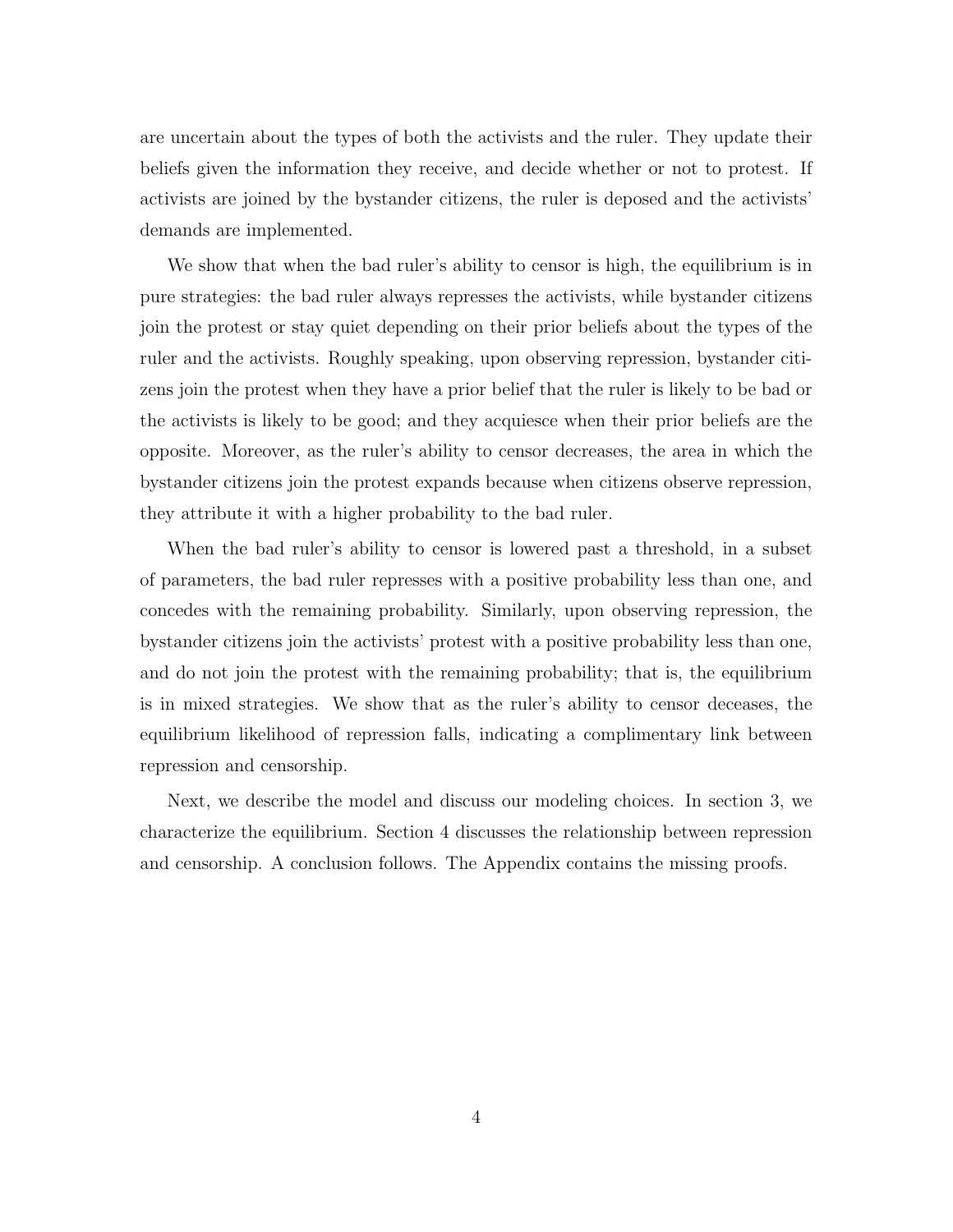# 2 Model

The game tree in Figure 2 represents the model. Here, we describe further details.

Players and Actions. There is a ruler, a bystander citizen, and a non-strategic (behavioral type) activist. With probability  $\gamma \in (0,1)$  the activist protests, demanding a change, the nature of which is specified later; then, the ruler decides whether to concede to the activist or repress him and whether to attempt to hide the repression. However, with probability  $\lambda \in (0,1]$  the ruler's attempt to hide repression fails and repression is observed. The bystander citizen observes the ruler's action unless when the ruler successfully hides repression, in which case the bystander does not observe any news, and cannot distinguish whether no activist has protested or the ruler has censored repression. Next, the bystander citizen decides whether or not to protest. If the bystander does not protest, the current ruler remains in power. If the bystander protests, then the ruler is deposed and the activist's demands are met.

**Information Structure.** There are two types of activists: with probability  $q \in (0,1)$ the activist is "bad" and with probability  $1 - q$  the activist is "good". The activist's types capture whether or not his demands benefit or harm the bystander citizen as we clarify when we describe payoffs below. Similarly, there are two types of rulers: with probability  $p \in (0, 1)$  the ruler is "bad" and with probability  $1-p$  the ruler is "good". A good ruler is also a behavioral type: he concedes to a good activist and represses a bad one, and does not hide repression. In contrast, a bad ruler acts strategically and his preferences are incongruent with the bystander's: He extracts office rent and likes to stay in office; he also prefers to maintain the status quo, in the sense that he prefers not to meet the demands of the good or the bad activist. The ruler knows the activist's type, but the bystander knows neither the activist's type nor the ruler's type, and has a prior that a activist is bad with probability q and the ruler is bad with probability  $p$ .

**Payoffs.** We normalize the bad ruler's status quo payoff to 0. If the bad ruler concedes to a type i activist, his payoff falls by  $\alpha_i F$ , with  $0 < \alpha_g < \alpha_b < 1$ , indicating that the bad ruler dislikes a bad activist more than a good one. If the bad ruler is deposed, his payoff falls by  $F$ , capturing the extent of his office rent. When no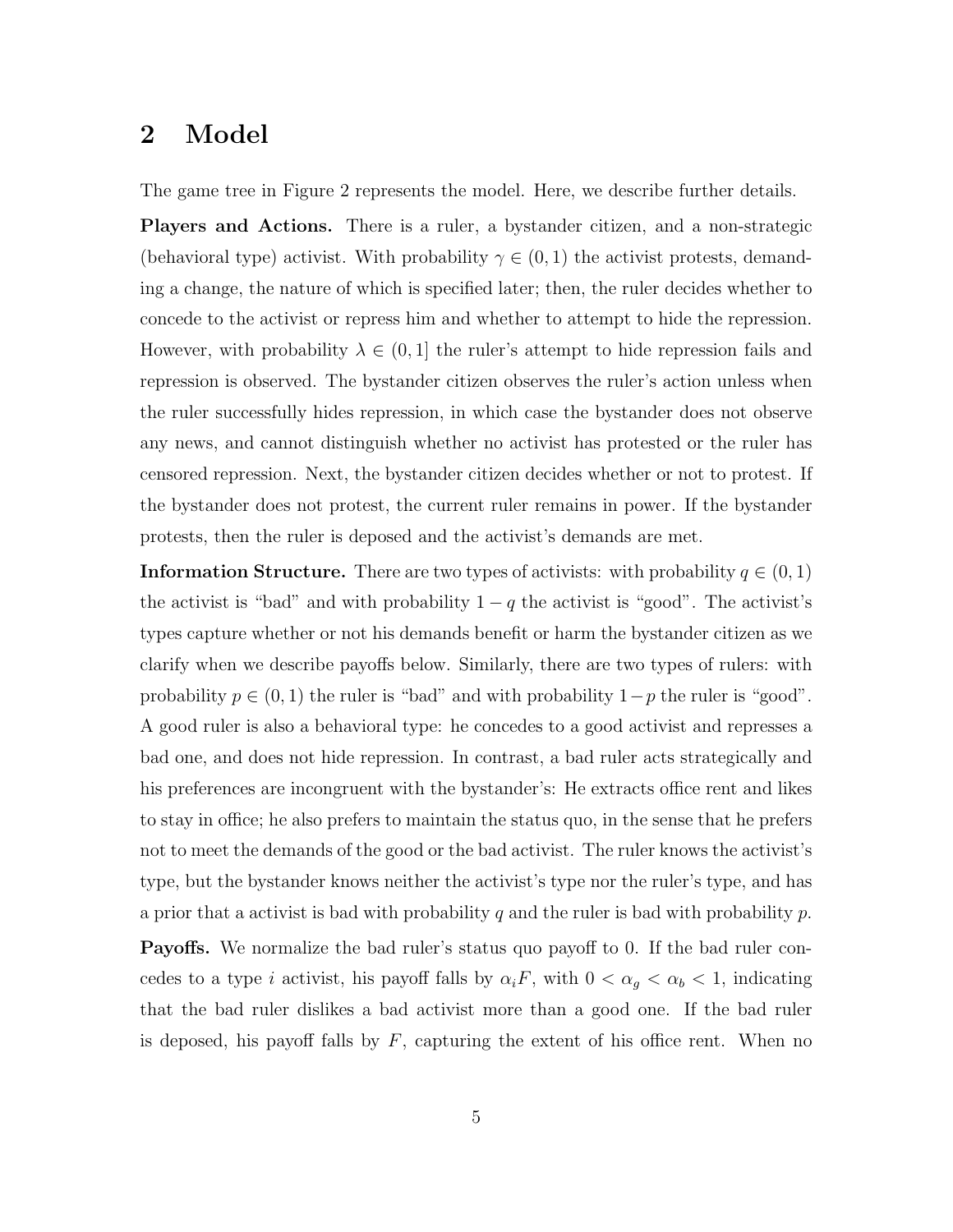activist protests or the ruler uses repression so that the status quo is preserved, the bystander's payoff under the good ruler is normalized to 0, and his payoff under the bad ruler is  $-\beta F$ ; If the ruler concedes to the activist or the bystander sides with the activist, the activist's demand are met. If the good activist's demands are met, the bystander's payoff raises to  $+\beta_g F$ ; but if the bad activist's demands are met, the bystander's payoff falls to  $-\beta_b F$ , in which  $\beta_b > \beta > 0$ , indicating that a bad activist is more harmful for the bystander than a bad ruler. In particular, if the bystander supports a bad activist, so that those harmful demands are implemented, the bystander's payoff becomes  $-\beta_b F$ . In contrast, if the bystander supports a good activist, so that those beneficial demands are implemented, the bystander's payoff becomes  $\beta_g F > 0$ . Finally, if the bystander protests against a good ruler, his payoff is  $-A_g$ , and if he protests alone against the bad ruler his payoff falls to  $-A_b$ .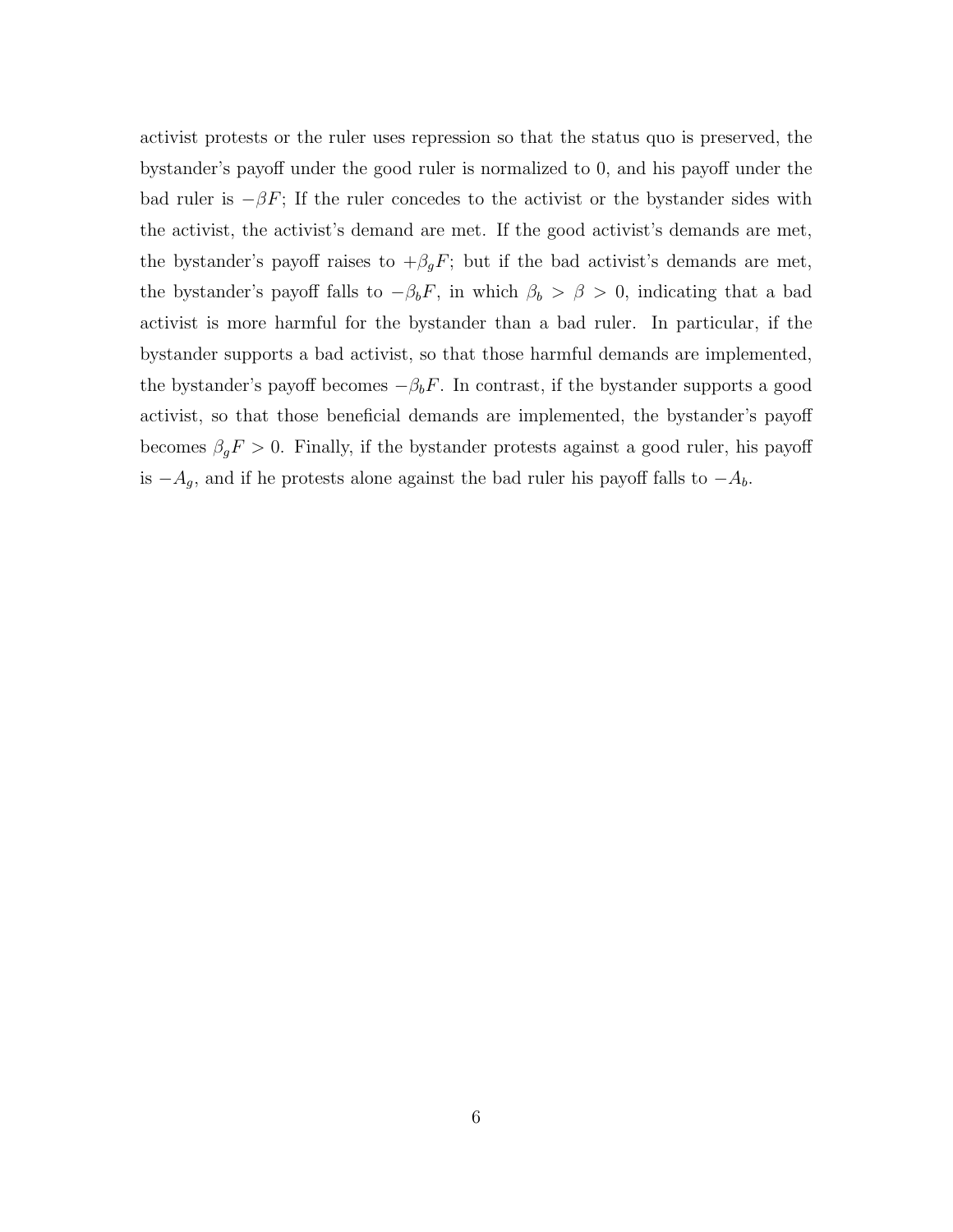

Figure 2: Game Tree. N, 1 and 2 stand for nature, the bad ruler, and the bystander citizen, respectively. rep stands for repression, con for concession, cen for censor,  $\neg cen$ for not censor, pro for protest, and  $\neg pro$  for not protest. When the nature moves, the likelihood of the actions appear next to the corresponding branches; when the bad ruler or the bystander citizen move, their actions appear next to the corresponding branches. The bystander citizen's information sets are indicated by the dotted lines on the top and the bottom of the graph. The first payoff is the bystander's and the second payoff is the bad ruler's, with "..." indicating that the bad ruler's payoff is irrelevant because he is not in office. The six branches emanating from the middle node show the moves by nature that determine whether the activist protests, and whether the activist and the ruler are bad or good. For example, the right horizontal branch indicates that the activist protests, and both the activist and the ruler are bad types, with the joint probability  $\gamma pq$ . Moving counter-clockwise, the next branch indicates that no activist protests and the ruler is good, with the joint probability  $(1-\gamma)(1-p)$ .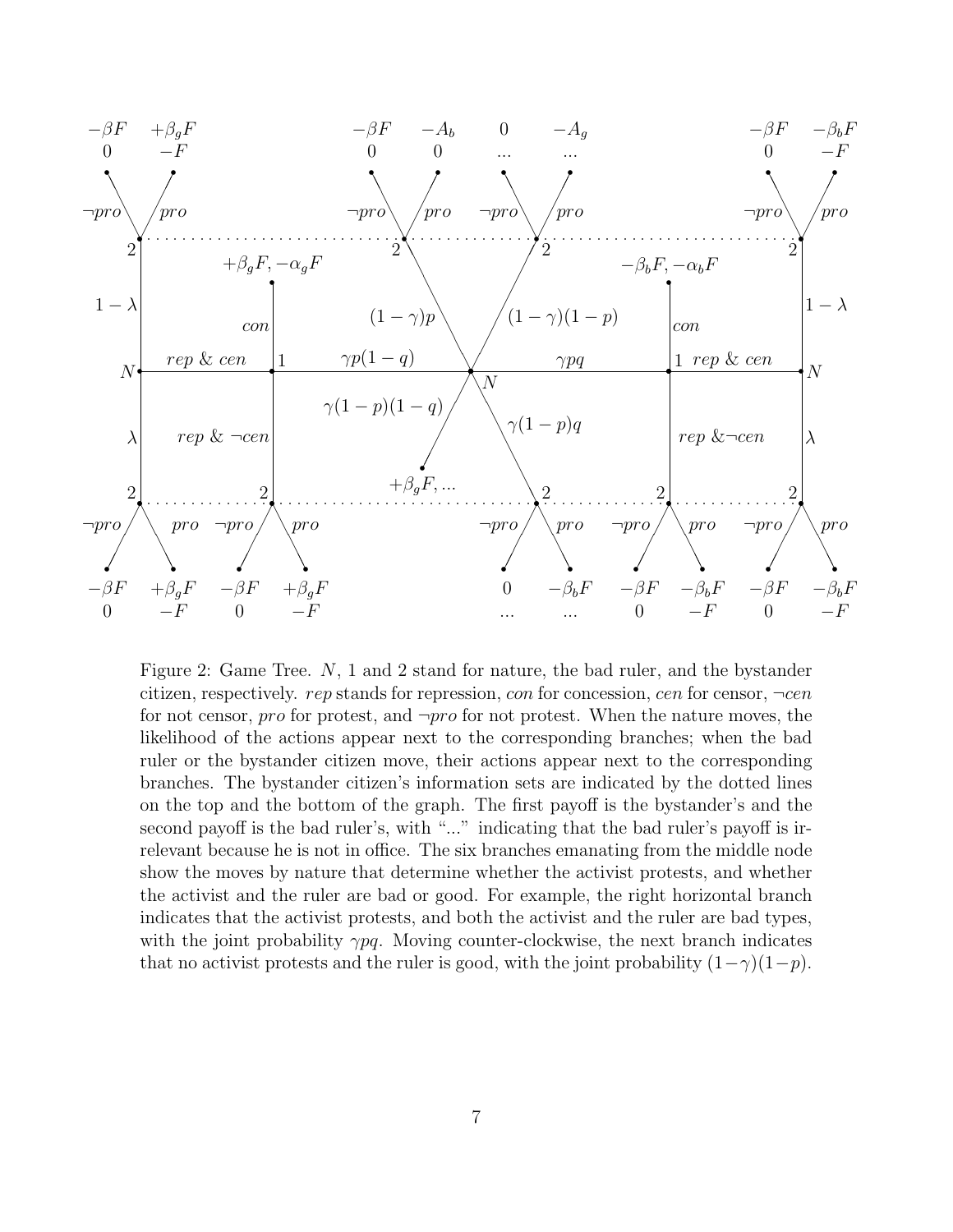#### 2.1 Discussion of the Model

We discuss some of our modeling choices before we present our analysis and results.

Behavioral Types. Using behavioral types is a common simplifying assumption in many models. For example, in Gentskow and Shapiro (2006, 290), "the high-quality firms always report their signal (and thus the true state) honestly;" in Mullainathan and Shleifer (2005), a biased reader does not update her beliefs upon observing media reports; in Tirole (1996), "honest" agents never cheat and "dishonest" agents always cheat, while "opportunistic" agents act strategically. In the context of political leaders, Svolik (2013b) assumes two types of candidates, normal and bad; while the normal candidate is responsive to the prospect of electoral outcomes, the bad candidate "would prefer exploiting office to behaving even if a permanent removal from office (reelection) were a sure consequence of the former (latter) (p. 689)." That is, the bad type is, in effect, a behavioral type who always exploits office. In Bidner and Francois (2013), a politician can of three types: autocratic, democratic, and rational. "Autocratic types always transgress and democratic types never transgress. Rational types weigh up the costs and benefits." Our notion of good ruler is very similar to the notion of democratic politician in Bidner and Francois (2013).

Binary Types. We use a binary type structure for both the ruler and the activist. Clearly, in the real world, there are more than two types of rulers and activist. Thus, a more realistic model would include multiple types for both the ruler and the activist. However, such a model is significantly more complex to analyze, and although it relaxes the binary type assumption, it requires other assumptions to retrieve tractability. Such complications distracts the paper from conveying its main message.

Information and Payoff Structures. We assume that the ruler is better informed than the bystander about the activist: the ruler observes the activist's type, but the bystander can only make inferences it. This assumption is based on two observations. First, the rulers have much more resources (e.g., intelligence agencies) to gather and process information about the goals and preferences of the activists and the general public; Second, when a bad ruler represses an activist and the citizens observe repression, e.g., because censoring repression failed, the bad ruler can manipulate the infor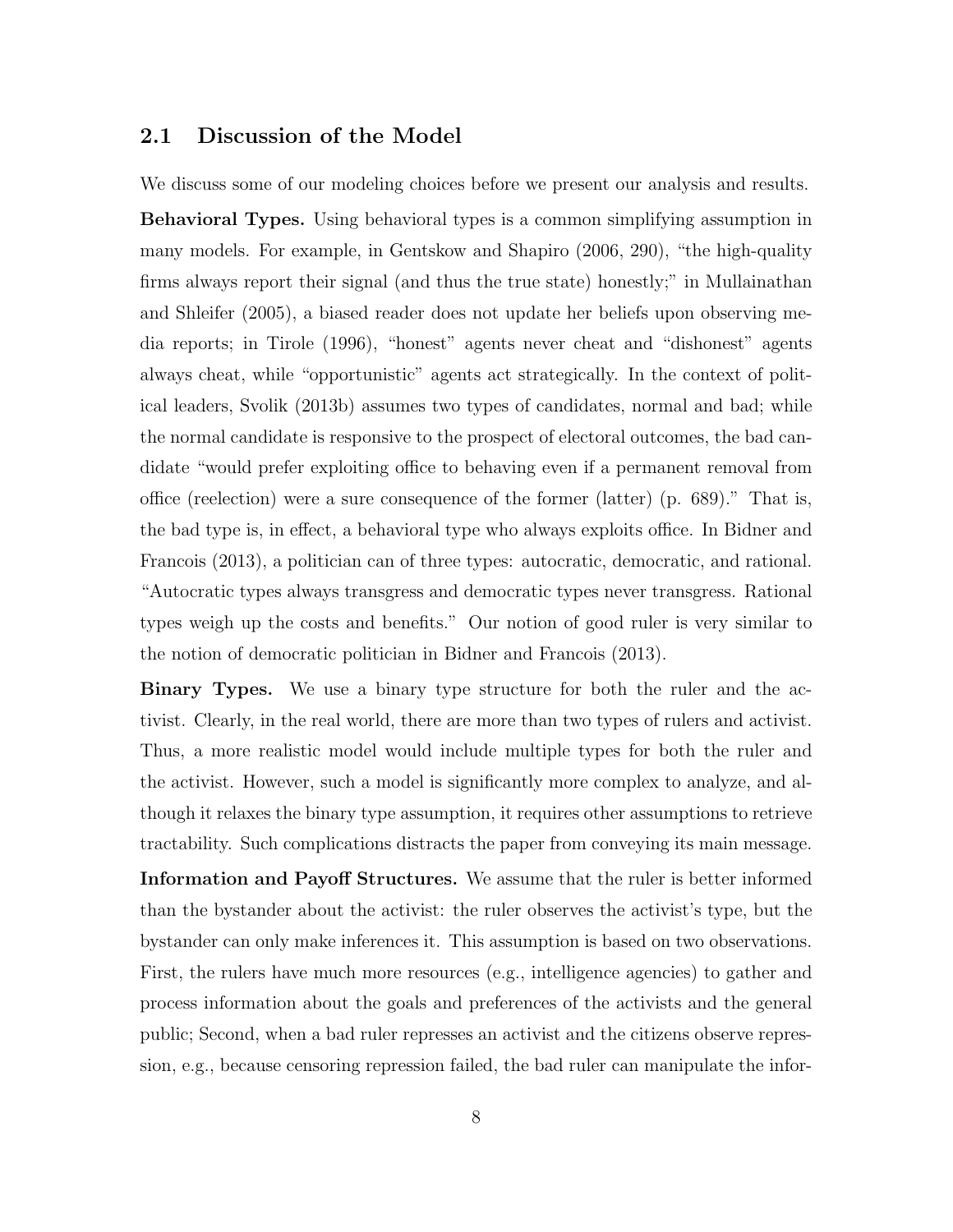mation available to the public, presenting the activist as a bad type. Thus, bystander citizens have serious difficulties in learning the activists' types since all the rulers who repress also argue that the activists were bad and the repression was to protect the general public. Of course, a citizen who expends lots of resources may learn the activists' types, however, we argue that such level of dedication to truth is rare among non-activist citizens. Finally, we emphasize that the key is that the ruler knows more about the activists' types than the general public, and our assumption that the ruler knows the activist's type and the bystander does not is to simplify exposition.

This kind of asymmetric information between the rulers (politicians) and the general public is a common assumption in formal models. For example, in Maskin and Tirole (2004), the officials are better informed than the voters about the best policy for the voters. More closely to our paper, Bidner and Francois (2013) assume that the incumbent politicians know about the fraction of behavioral voters who "are seized by a perhaps irrational desire to register their opposition against transgressing leaders by voting against them (p. 10)."

The proportionality of the bystander's payoffs to the bad ruler's rent  $F$  ties the ruler's power (and hence his ability to extract rent) to the bystander's payoffs to make the model more realistic. However, none of our results depend on this proportionality. In particular, we could assume that instead of  $-\beta F$ ,  $-\beta_b F$  and  $+\beta_g F$ , the bystander's payoffs are  $-H$ ,  $-H_b$ , and  $+H_g$ , respectively, with  $-H_b < -H < 0 < H_g$ .

Why no protest following concessions? We view the bystander citizen as a follower who may join an already existing protest, but does not initiate one. Thus, if the ruler concedes to the activist's demands so that the activist stops protesting, then we assume that the bystander does not protest. This behavior can arise, for example, because the bystander does not have resources or organizational skills required to initiate a protest.<sup>3</sup> This set up is consistent with the robust finding in the social movements literature that protests are not sustainable without committed activists. That literature shows that sustaining protest activities requires lots of resources and planning, and hence it needs committed members/activists (McAdam 1999; McCarthy

<sup>3</sup>Moreover, the signaling effect of concession (accommodation) has been studied by Ginkel and Smith (1999); see also Acemoglu and Robinson (2000a).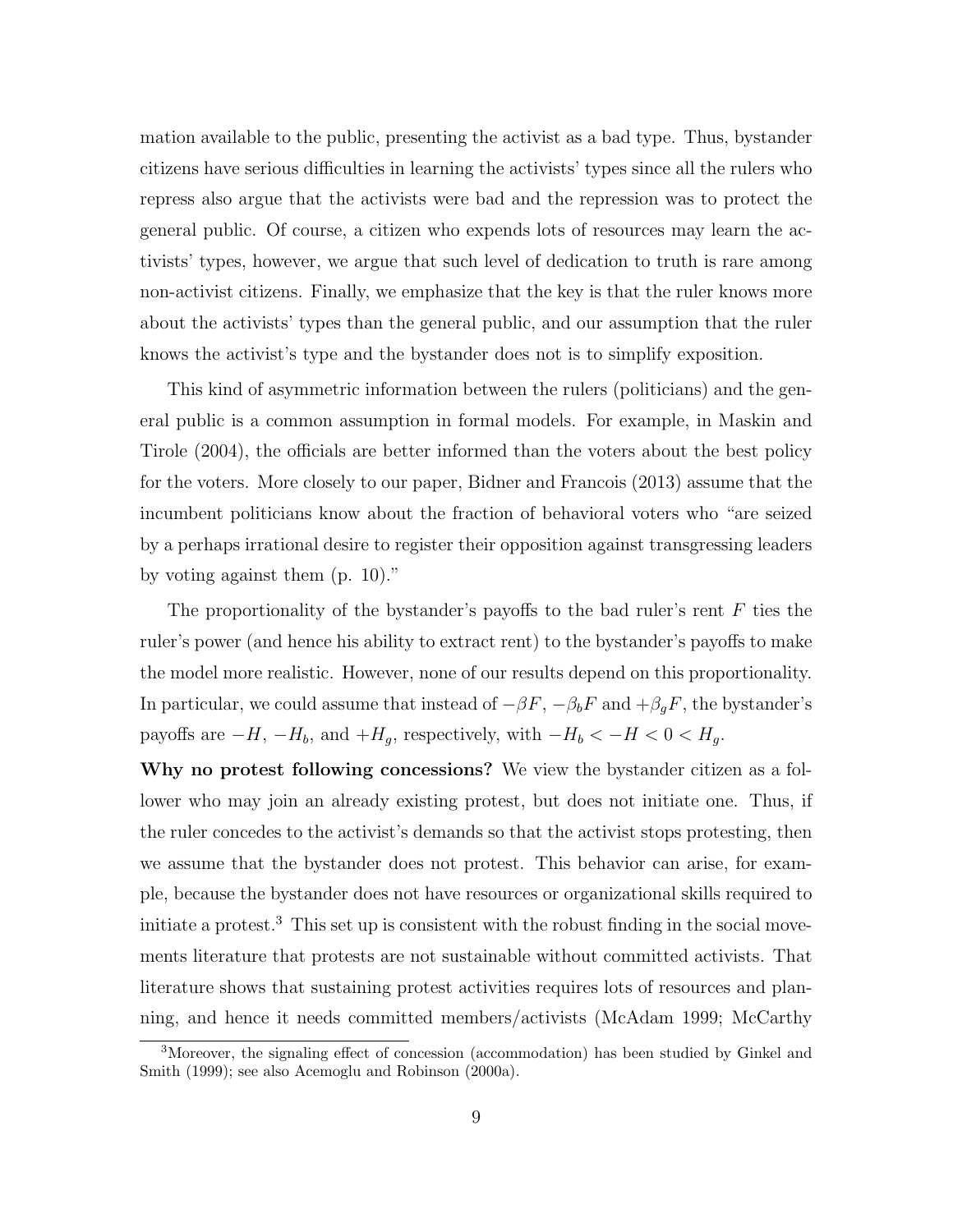and Zald 1973, 1977; Gamson 1975; Tilly 1978, 1996, 2004; Tarrow 1998; McAdam, Tarrow, and Tilly 2001). Thus, if these activists are co-opted, the movement ends. Spontaneous protests occasionally occur, but they typically end soon without any policy change. Indeed, many seemingly spontaneous movements are based on complex networks of organizations and committed activists (Morris 1984; Diani 2003).

Repression by the good ruler. Like most formal models of contentious politics, in our model, the state (regime or ruler) can either repress the activists or concede to them, e.g., redistribution or democratization in Acemoglue and Robinson's framework or Boix's. That is, "protest" in these models is not a one-shot peaceful demonstration on a street corner, so that if the state does not respond, it may end with no consequences. Rather, protest refers to a movement strong enough that can achieve its goals (e.g., removing a corrupt official, redistribution of wealth, holding elections, or implementing religious laws) unless stopped by coercive means such as the arrest and imprisonment of the participants.

With this notion of protest in mind, consider a minority of religious activists who protest against the state and attempt to implement religious laws against the preferences of the majority; or a fascist group who protests and attempts to impose its racist views on the society. A good ruler prevents this small minority from imposing their preferences on the majority by using coercive methods, e.g., arresting and imprisoning the activists. This does not imply that the good government prosecutes this group for their views or even prevents them from advertising their visions. Rather, repression in this context means that the government uses its coercive means to prevent these groups from imposing their religious laws or other supremacist views on the majority.

## 3 Equilibrium

**Strategies.** The bystander's strategy is a pair,  $(\sigma_p, \sigma_\phi) \in [0, 1]^2$ , where  $\sigma_p$  is the probability of joining the protest upon observing repression and  $\sigma_{\phi}$  is the probability of joining the protest when the bystander does not observe any news. The bad ruler's strategy is a quadruple,  $(\sigma_g, \sigma_b, \sigma_{cg}, \sigma_{cb}) \in [0, 1]^4$ , where  $\sigma_i$  is a probability of repressing type  $i \in \{g, b\}$  activist, and  $\sigma_{ci}$  is the probability of attempting to hide the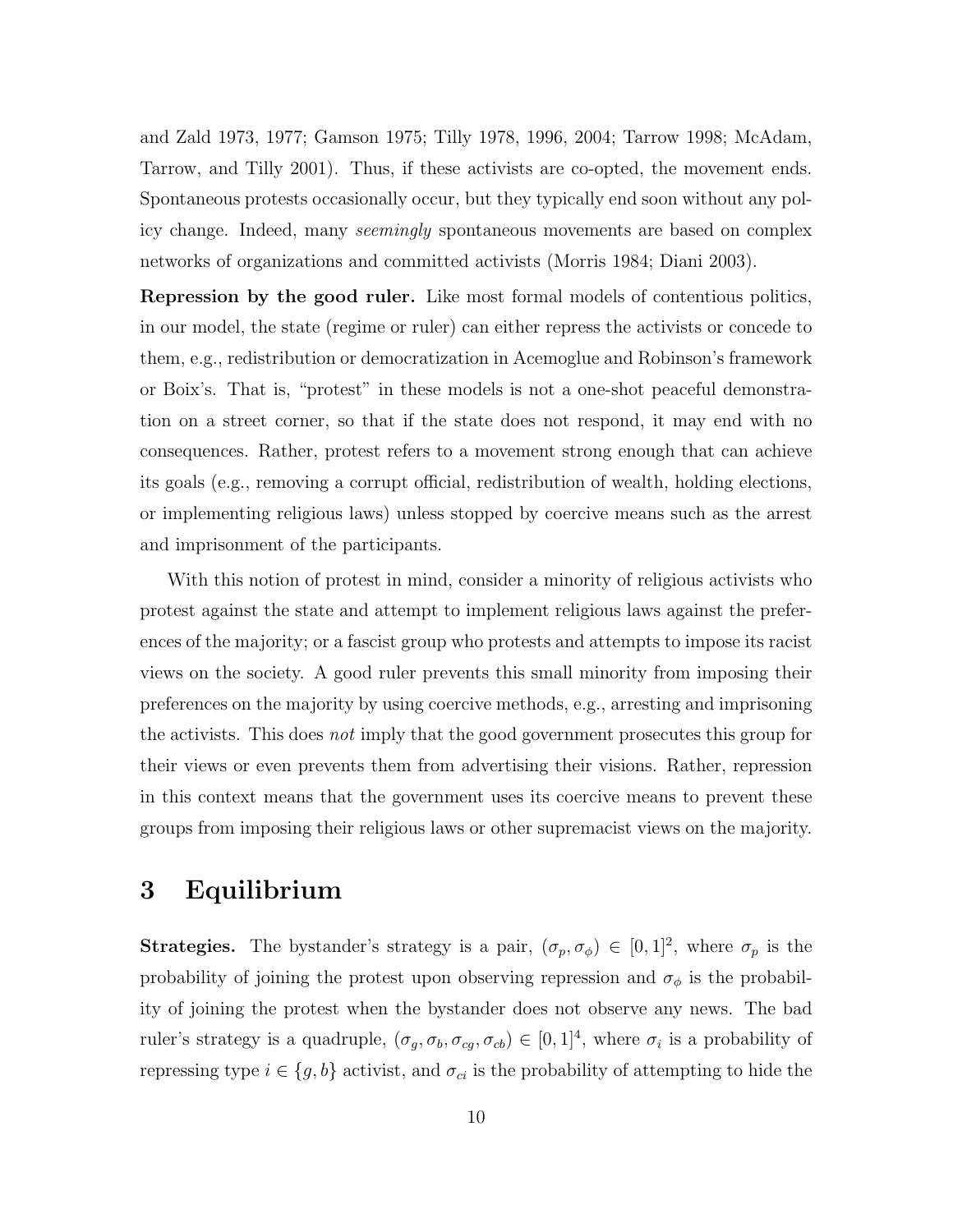repression of type *i* activist. The equilibrium is Perfect Bayesian.

When the bystander does not observe any news, he cannot distinguish whether there was a protest that the ruler repressed and censored the news of repression, or there was no protest at all, which happens with probability  $1 - \gamma$ . Thus, he infers the likelihood that the bad ruler repressed a type  $i$  activist given the bad ruler's strategies using Bayes rule. In particular, in his equilibrium beliefs, he always assigns a positive probability that there was no protest and no repression.<sup>4</sup>

$$
Pr(no\; protest|no\;news) = \frac{Pr(no\;news|no\; protest) \;Pr(no\;protest)}{Pr(no\;news)}
$$

$$
= \frac{1 - \gamma}{1 - \gamma + \gamma \;Pr(no\;news|protest)}.
$$

Because the bystander's gains from joining the protest are bounded, if his punishment from protesting alone against a bad rule is sufficiently severe, then he does not protest when he does not observe any news. Citizens' inference problems and the tradeoffs in a regime's censorship decisions have been analyzed in several recent papers (Besley and Prat 2006; Chen et al. 2012; Edmond 2013; Egorov 2009; Lorentzen 2013; Shadmeher and Bernhardt 2010). Thus, to focus on the new aspects of our model, we maintain the following assumption.

Assumption 1 The bystander's payoff from protesting alone against a bad ruler is sufficiently low that he does not revolt when he does not observe any news of repression. Formally,  $A_b$  is sufficiently low that  $\sigma_{\phi} = 0$ .

If the bad ruler concedes to a type i activist, his payoff is  $-\alpha_iF$ . If he does repress and tries to hide it, his expected payoff is  $(1 - \lambda)(0) + \lambda \sigma_p(-F) = -\lambda \sigma_p F$ . However, if he does not try to hide repression, then his payoff is  $-\sigma_p F$ , and hence he always attempts to hide repression unless  $\sigma_p = 0$ . We assume that if the bad ruler is indifferent between hiding repression or not, he attempts to hide repression. Thus,

**Lemma 1** The bad ruler always attempts to hide repression.

To clarify our analysis, we use Assumption 1 and Lemma 1 to cut the branches of our game tree that are irrelevant for the remaining analysis. Figure 3 illustrates.

<sup>&</sup>lt;sup>4</sup>This probability is bounded away from 0.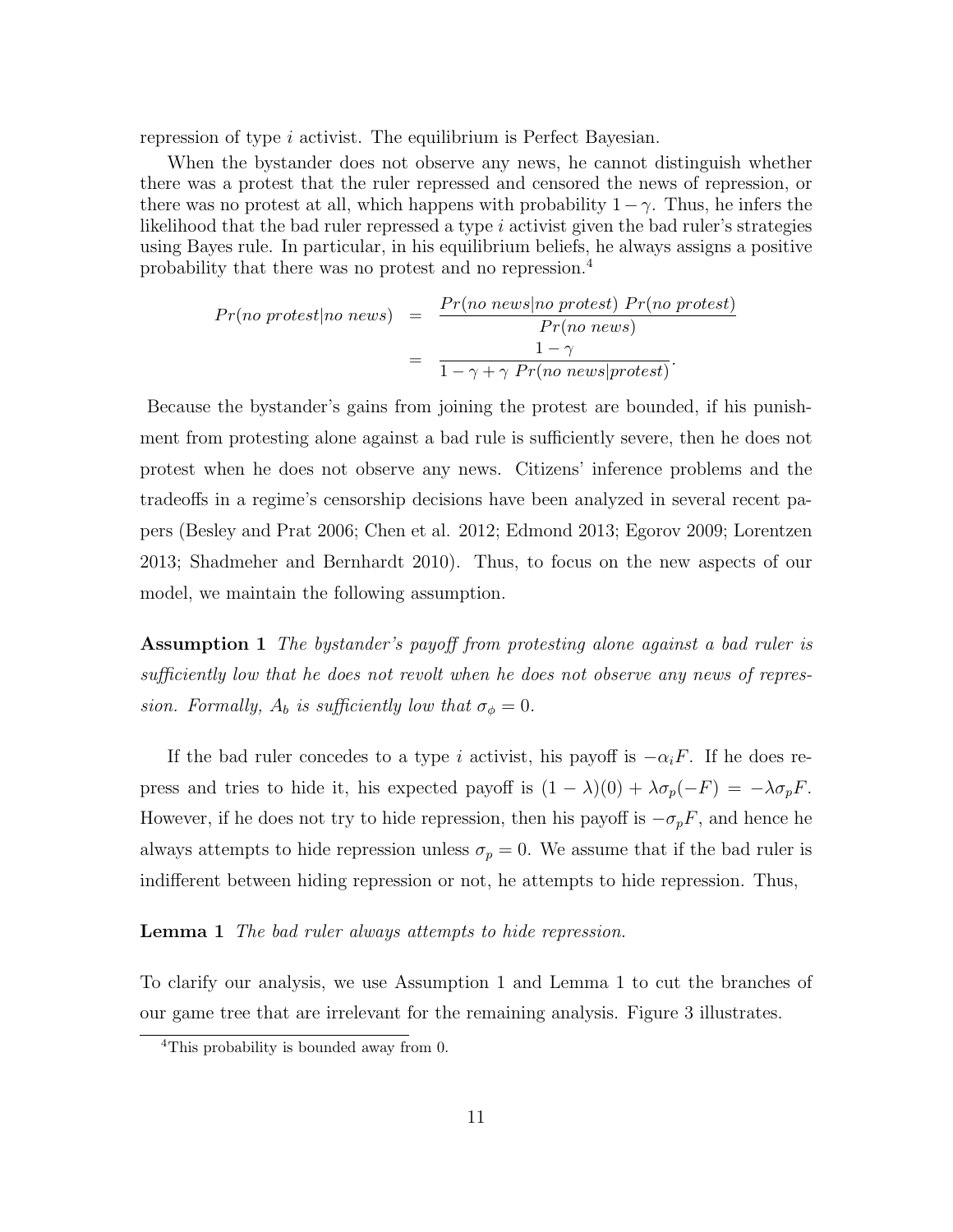

Figure 3: Given Assumption 1 and Lemma 1, in equilibrium, the bystander does not protest if he does not observe repression, and the bad ruler always censors repression. Here, we only show the branches that are relevant for the rest of our analysis.

The bad ruler represses a type i activist if and only if  $\alpha_i F > \sigma_p \lambda F$ , i.e.,

$$
\alpha_i > \sigma_p \lambda. \tag{1}
$$

Because  $\alpha_b > \alpha_g$ , if the bad ruler represses the good activist with a positive probability, then he always represses the bad activist. The following lemma helps to characterize the equilibria.

**Lemma 2** In equilibrium, the bad ruler always represses the bad activist, and represses the good activist with a positive probability, i.e.,  $\sigma_b = 1$  and  $\sigma_g > 0$ .

The reasoning is intuitive. If the bad ruler does not repress the good activist, then the bystander never joins the protest upon observing repression because the bystander knows that the activist is bad. But if the bystander never joins the protest,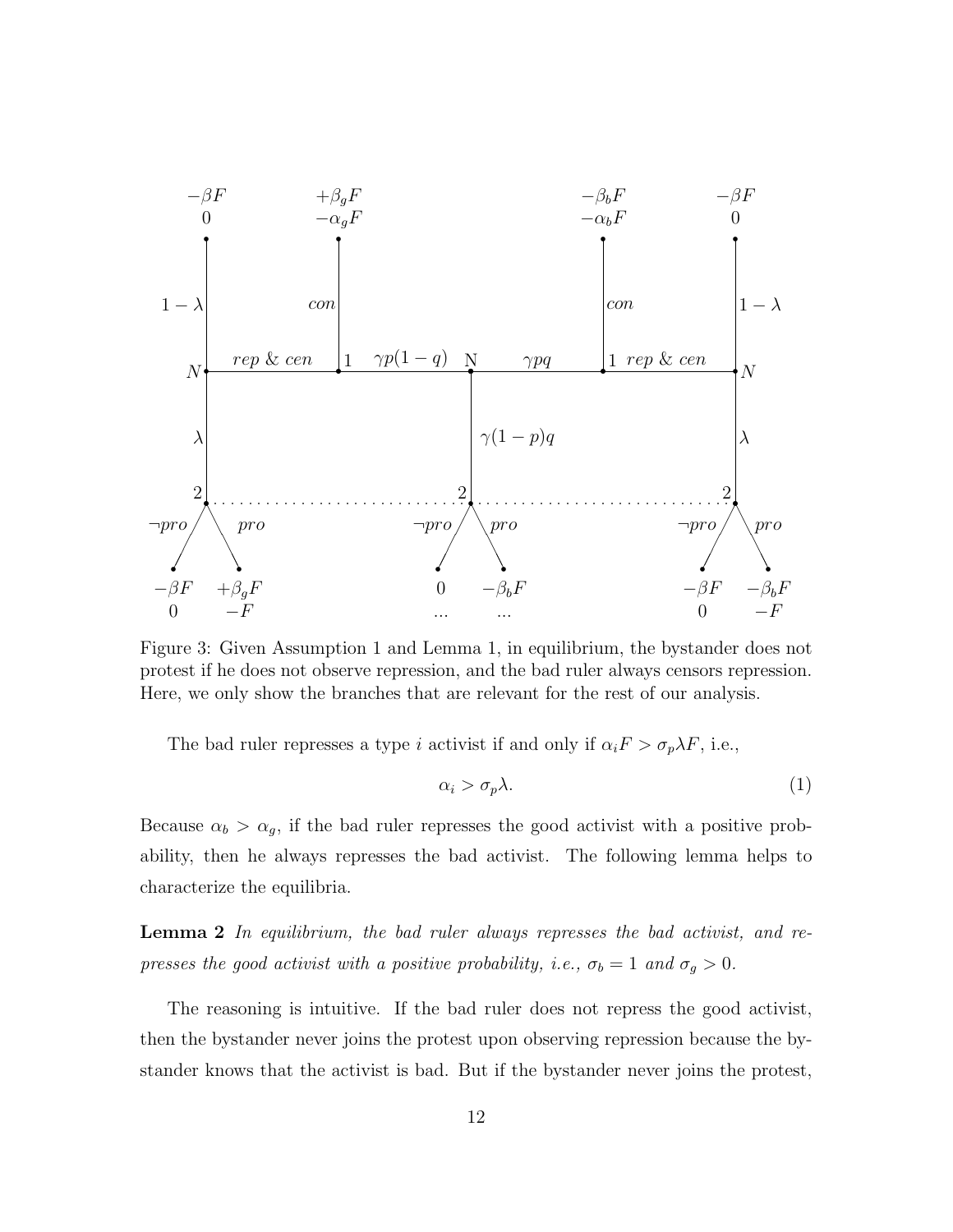then the bad ruler has incentives to repress. In turn, if the bad ruler represses the good activist with positive probability, it follows that he must repress the bad activist with probability 1, i.e.,  $\sigma_g > 0$  implies  $\sigma_b = 1$ . Thus, we only need to find the equilibrium probability by which a bad ruler represses the good activist, which we subsequently denote by  $\sigma_r = \sigma_g \in [0, 1]$  to simplify exposition.

Next, consider the bystander's strategy. When the bystander observes repression, he cannot distinguish whether (1) the good ruler has repressed the bad activist, (2) the bad ruler has repressed the bad activist, or (3) the bad ruler has repressed the good activist—in equilibrium, the bystander knows that if the bad ruler represses, he attempts to censor repression, but fails with probability  $\lambda$ . Thus, he updates about the types of the ruler and the activist using Bayes' rule. Let  $p'$  be the bystander's updated belief about the likelihood that the ruler is bad, and  $q'$  be his updated belief about the likelihood that the activist is bad. The bystander's expected payoff from joining the protest is  $q'(-\beta_b F) + (1-q')(\beta_g F)$ . With probability q' the activist is bad, and siding with a bad activist hurts the bystander, reducing his payoff to  $-\beta_b F$ . With the remaining probability  $1-q'$  the activist is good—who could be repressed by a bad ruler. If the bystander sides with the good activist, the bad ruler is deposed and the good activist's beneficial demands are implemented, raising the bystander's payoff to  $\beta_g F$ . The bystander's payoff from staying quiet is  $p'(-\beta F) + (1-p')(0)$ . With probability  $p'$  the ruler is bad, and the bystander's payoff from living under a bad ruler (who does not meet the demands of any activist) is  $-\beta F$ . With the remaining probability  $1-p'$  the ruler is good, and the bystander's payoff is (normalized to) zero. Thus, the bystander joins the protest if and only if  $q'(-\beta_b F) + (1 - q')(\beta_g F) > p'(-\beta F)$ , i.e.,

$$
-q'\beta_b + (1-q')\beta_g > -p'\beta. \tag{2}
$$

When deciding whether to join the protest, the bystander faces a trade off: support the ruler and possibly prevent the implementation of good changes, or support the activist and risk the implementation of bad changes. Inequality (2) captures this trade off.

Bystander's Beliefs. Because the good and the bad ruler adopt different strate-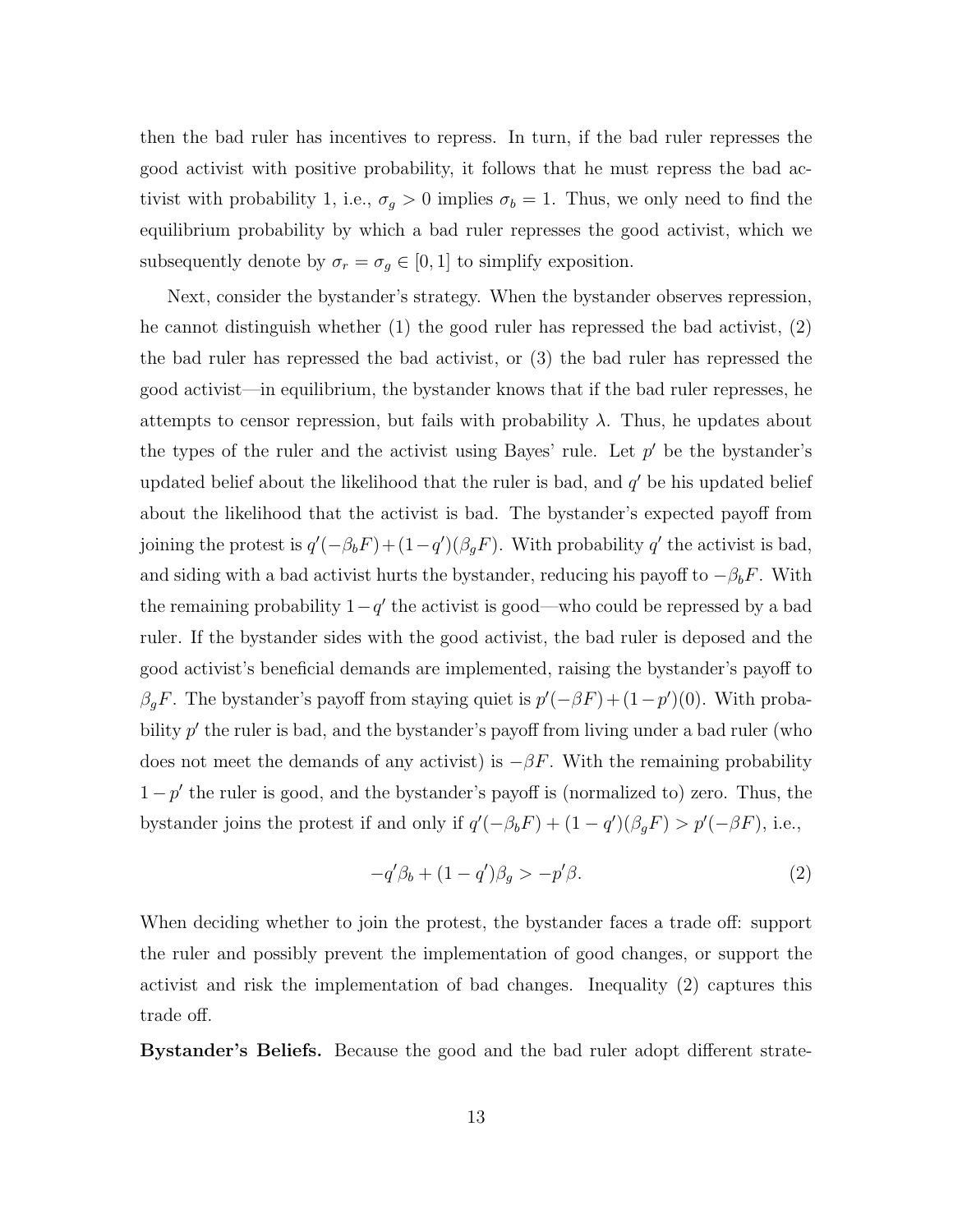gies,<sup>5</sup> observing repression reveals information about the types of both the ruler and the activist. For example, the bystander updates his belief about the ruler according the Bayes' rule,

$$
Pr(\text{bad ruler}|\text{observed repression}) = \frac{Pr(\text{observed repression}|\text{bad ruler})\ Pr(\text{bad ruler})}{Pr(\text{observed repression})}.
$$

The good ruler only represses the bad activist and never hides repression, and hence the likelihood that repression is observed is the probability that a bad activist protests, i.e.,  $\gamma q$ . The bad ruler, however, also represses the good activist with probability  $\sigma_r$ . Thus, when the ruler is bad, the likelihood that repression is observed is  $\gamma[q + (1 - q)\sigma_r]\lambda$ . Using similar calculations shows<sup>6</sup>

$$
p' = \frac{\lambda[q + (1 - q)\sigma_r]p}{(1 - p)q + \lambda[q + (1 - q)\sigma_r]p}, \text{ and } q' = \frac{[1 - p + \lambda p]q}{(1 - p)q + \lambda[q + (1 - q)\sigma_r]p}.
$$
 (3)

Lemma 3 characterizes how the bystander updates about the types of the ruler and the activist when he observes repression.

**Lemma 3** Upon observing repression, the bystander updates negatively about the activist  $(q' > q)$ , and updates negatively about the ruler if and only if the bad ruler represses sufficiently often:  $p' > p$  if and only if  $\sigma_r > \left(\frac{1-\lambda}{\lambda}\right)^r$  $\frac{-\lambda}{\lambda}\big)\big/\big(\frac{1-q}{q}\big)$  $\frac{-q}{q}$ ).

If the bystander knew that the ruler is bad and the bad ruler repressed all activists equally, then repression would not reveal any information to the bystander about the activist's type; however, if the bad ruler repressed the good activists even slightly less often, then the bystander would update negatively about the activist's type upon observing repression. But the bystander does not know the ruler's type, and hence he always thinks that there is a chance that it was the good ruler who repressed the bad activist. Thus, even if the bad ruler always represses both the good and the bad activist, the bystander updates negatively about the activist upon observing repression.

Next, consider the bystander's updating of the ruler's type. Suppose that the bad ruler could never hide repression, i.e.,  $\lambda = 1$ . If the bad ruler only repressed the bad

<sup>5</sup>Lemma 2 shows that, unlike the good ruler, the bad ruler represses the good activist with positive probability in equilibrium.

<sup>&</sup>lt;sup>6</sup>Note that  $\gamma$  cancels from numerator and denominator. However,  $\gamma \in (0,1)$  is necessary for our previous analysis because if  $\gamma = 1$ , then the absence of new would reveal that the ruler is bad, precluding censorship in equilibrium.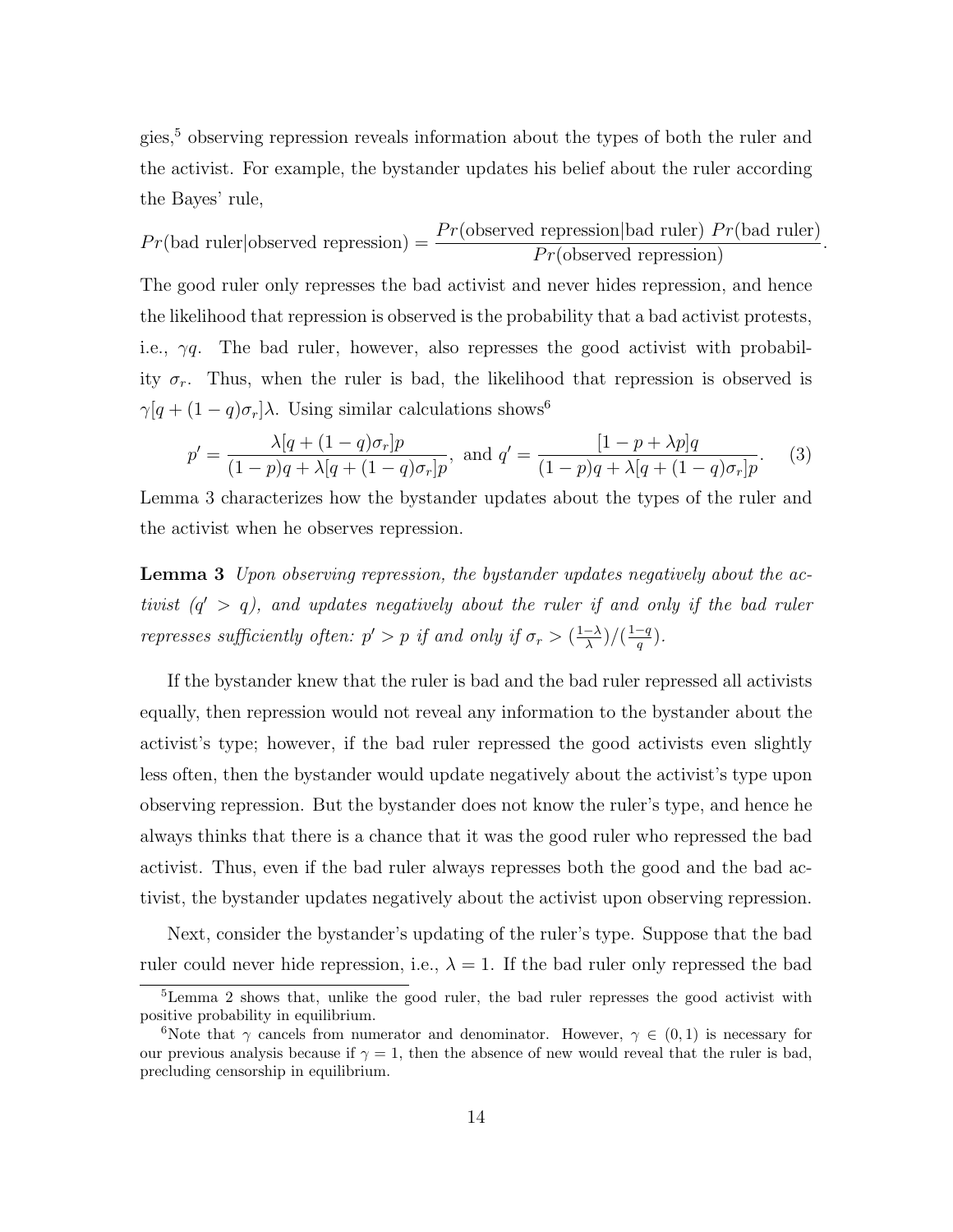activists, then repression would not reveal any information about the ruler. But if he represses the good activist with any positive probability, then the bystander updates negatively about the ruler. Now, suppose the ruler can only hide repression with some positive probability less than 1, i.e.,  $\lambda < 1$ . Upon observing repression, the bystander thinks that repression is less likely done by the bad ruler. In particular, if the bad ruler could always hide repression, i.e.,  $\lambda = 0$ , then the bystander would think that when he observes repression, the ruler must be good—because he would never see the bad ruler's acts of repression.

Next, we characterize the equilibrium behavior of the bad ruler and the bystander. We divide the analysis into two cases: the high censorship case in which the bad ruler's ability to censor is high, so that he hides repression with high likelihood—recall that the bad ruler always attempts to hide repression; and the low censorship case in which the ability of the bad ruler to hide repression is lower.

**High Censorship Regime** ( $\lambda < \alpha_g$ ). When the bad ruler's censorship apparatus is so effective that he can hide repression with a high likelihood, he always represses the good activist because the expected costs of conceding to the good activist always dominates the expected costs of repression—due to the bystander joining the activist's protest and deposing the bad ruler. Equation (1) captures this intuition: because  $\sigma_p \lambda \leq \lambda < \alpha_g$ , the ruler always represses, i.e.,  $\sigma_r = 1$ . Given that the ruler always represses, we analyze the bystander's equilibrium behavior by substituting his updated beliefs from (3) into (2). Proposition 1 presents the precise characterization, and Figure 4 illustrates the equilibrium. The bystander's equilibrium behavior depends on his prior beliefs about the ruler and the activist,  $p$  and  $q$ . An increasing curve  $p(q)$  divides the  $(q, p)$ -space into two regions. In the region below and to the right of  $p(q)$ , loosely speaking, the bystander thinks that the leader is relatively likely to be bad or the activist is relatively likely to be good, and he always joins the protest upon observing repression. Otherwise, he acquiesce and does not join the protest. In particular, if the bystander believes that the activist is sufficiently bad in the sense that  $q > (\beta_g + \beta)/(\beta_g + \beta_b)$ , then he never joins the protest. This captures the effect of some of the changes in the environment on the bystander's behavior that are generally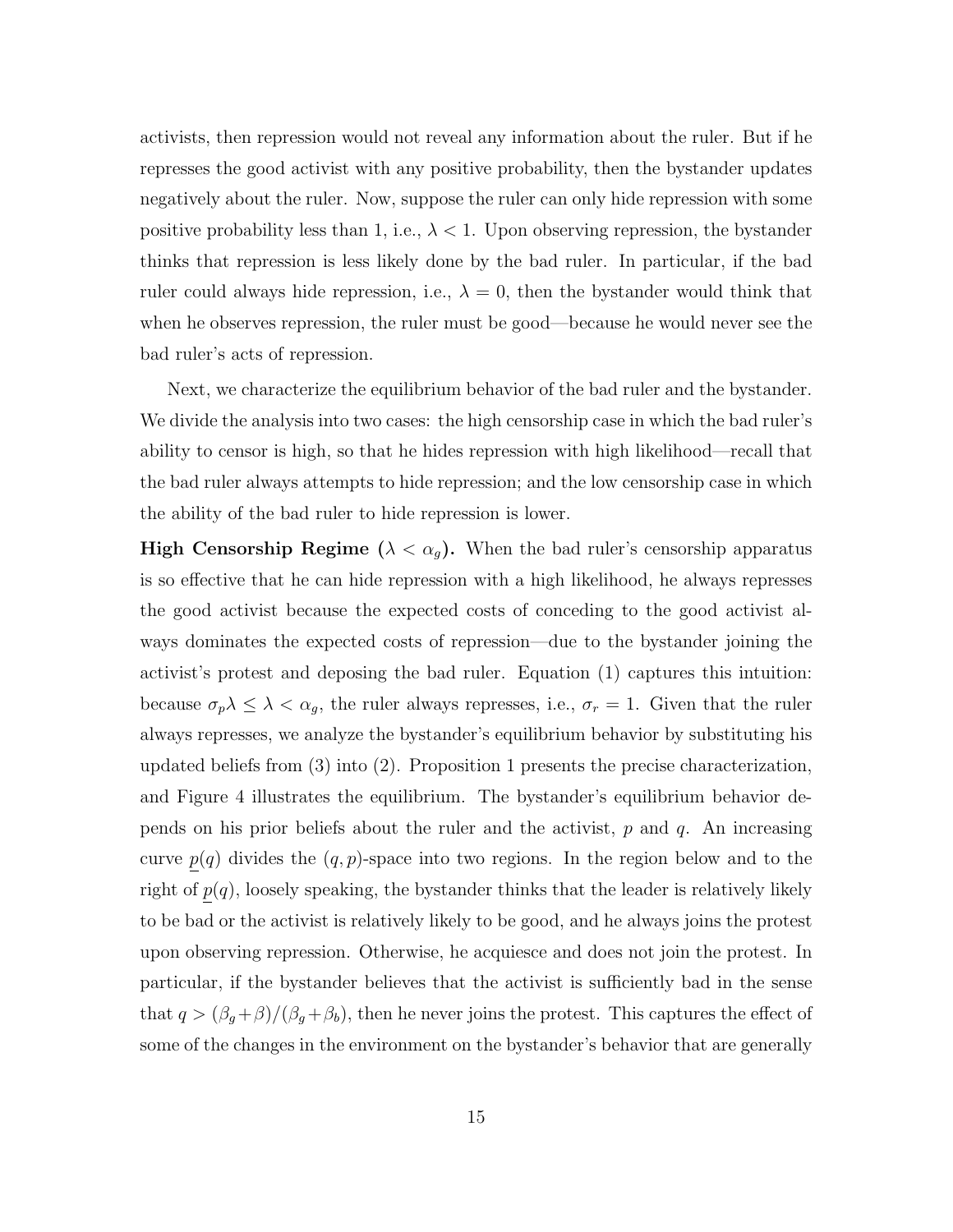true in our model. For example, when helping a bad activist becomes more harmful, i.e., when  $\beta_b$  increases,  $(\beta_g + \beta)/(\beta_g + \beta_b)$  falls, implying that the bystander becomes less inclined to oppose the ruler. In contrast, when the opportunity cost of having a bad ruler is higher, i.e., when  $\beta$  or  $\beta_g$  are higher, the bystander is more inclined to side with the activist.



Figure 4: Equilibrium characterization for the high censorship regime (left) and for the low censorship regime (right). The curve is  $p = p(q)$ , defined in Proposition 1. Parameters:  $\beta_g = \beta_b = 1$ ,  $\beta = 0.5$ ,  $\lambda = 0.25$  in the left graph, and  $\lambda = 0.75$  in the right one.

Low Censorship Regime ( $\lambda > \alpha_g$ ). When the bad ruler's censorship apparatus is weak and his attempts at hiding repression fails with high probability, the bad ruler never represses the good activist  $if$  the bystander always joins the activist upon observing repression: From equation (1), when  $\sigma_p = 1$ , we have  $\alpha_g < \lambda$ , implying that the ruler never represses,  $\sigma_r = 0$ . However, as we established in Lemma 2, the bad ruler represses the good activist with positive probability in equilibrium. Therefore, in equilibrium, the bystander joins the protest upon observing repression with a probability less than one, i.e.,  $\sigma_p < 1$ . If the bystander never joins the protest, i.e., if  $\sigma_p = 0$ , then the bad ruler always represses the good activist, i.e.,  $\sigma_r = 1$ ; and this is the only possible pure strategy equilibrium.

We have already established that  $(\sigma_p, \sigma_r) = (0, 1)$  is an equilibrium in the region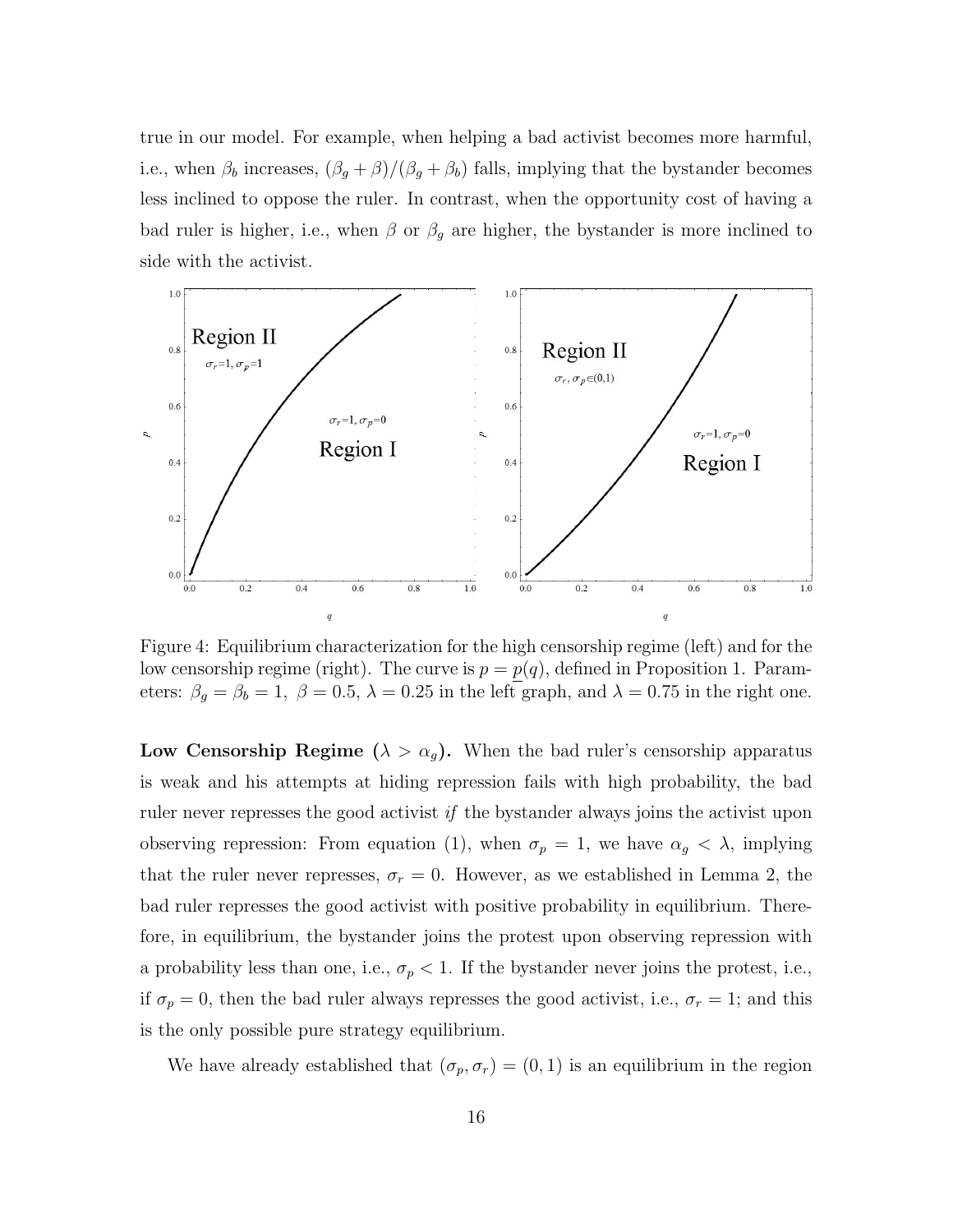below and to the right of the curve  $p(q)$ . Thus, the equilibrium in the remaining region (above and to the left of the curve  $p(q)$ ) must be in mixed strategies. In fact, we show that this region is the only region that hosts an equilibrium in mixed strategies. At any mixed strategy equilibrium, the bad ruler must be indifferent between repressing or accommodating the good activist, and the bystander must be indifferent between joining the protest or not. From equation (1),  $\sigma_p = \alpha_g/\lambda$ ; and from equations (2) and (3),  $\sigma_r = \frac{q}{n}$ p  $\beta_b+p$   $[(1-\lambda)\beta_b-\lambda\beta]$  $\frac{f(p)(1-\lambda)\beta_b-\lambda\beta_1}{(1-q)(\beta_g+\beta)\lambda}$ , where we recognize that  $\sigma_r > 0$  because  $\beta_b > \beta$ . Differentiating this  $\sigma_r$  with respect to p and q yields

$$
\frac{\partial \sigma_r}{\partial p} = -\frac{q\beta_b}{p^2\lambda(1-q)(\beta_g+\beta)} < 0 < \frac{\beta_b - p[(1-\lambda)\beta_b + \lambda\beta]}{p\lambda(1-q)^2(\beta_g+\beta)} = \frac{\partial \sigma_r}{\partial q}.\tag{4}
$$

Moreover, as one expects, it can be shown that at  $p = p(q)$ ,  $\sigma_r = 1$ . Thus,  $\sigma_r \in (0, 1)$ in the area above and to the left of  $p(q)$ , and it is larger than 1 in the remaining area. This proves that the area in which mixed strategy equilibrium exists does not overlap with the area that hosts pure strategy equilibrium, implying a unique equilibrium. Proposition 1 summarizes our findings.

**Proposition 1** The game has a unique equilibrium. An increasing curve  $p(q)$  divides the prior likelihood  $(q, p)$ -space into two regions. Region I is the area below and to the right of this curve, and is associated with low p and high q. Region II is the remaining area of the prior likelihood  $(q, p)$ -space. The ruler always represses the bad activist in both regions.

In region I, the bad ruler always represses the good activist and the bystander never joins the protest upon observing repression, i.e.,  $\sigma_r = 1, \sigma_p = 0$ .

In region II, the nature of equilibrium depends on the likelihood  $\lambda$  that censorship fails. When censorship succeeds with a high probability  $(\lambda < \alpha_q)$ , the bad ruler always represses the good activist and the bystander always joins the protest upon observing repression, i.e.,  $\sigma_r = \sigma_p = 1$ . In contrast, when censorship succeeds with a low probability  $(\lambda > \alpha_g)$ , the bad ruler represses the good activist with a positive probability less than one and concedes to the good activist with the remaining probability; similarly, upon observing repression, the bystander joins the protest with a positive probability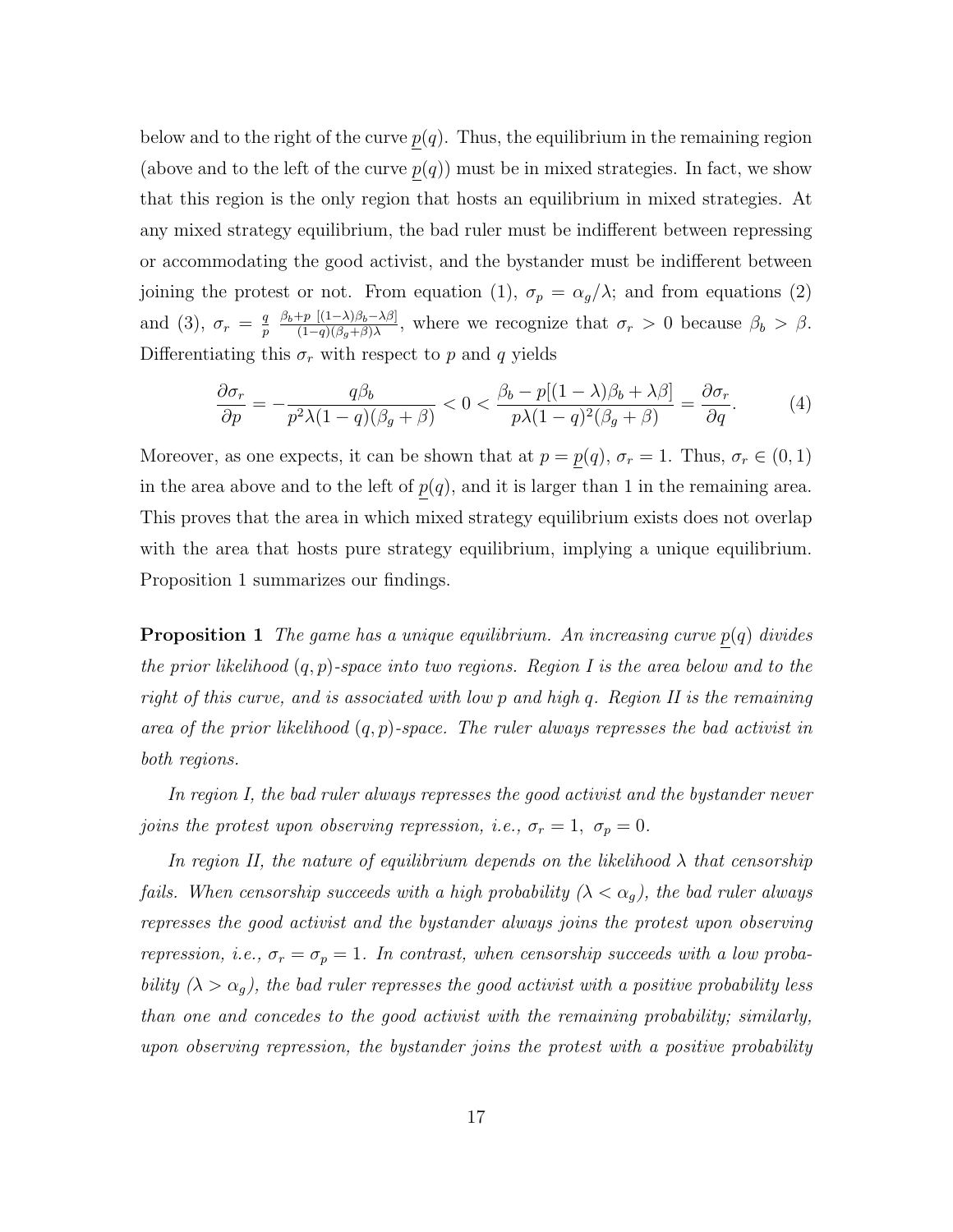less than one, i.e.,  $\sigma_r, \sigma_p \in (0,1)$ , where

$$
\sigma_p = \frac{\alpha_g}{\lambda}, \quad \text{and} \quad \sigma_r = \frac{q}{p} \frac{(1 + p(1 - \lambda))\beta_b - p\lambda\beta}{(1 - q)(\beta_g + \beta)\lambda}.
$$
  
Moreover,  $\underline{p}(q) = \frac{q}{\lambda B + (1 - \lambda)q}$ , with  $B = \frac{\beta + (1 - q)\beta_g}{\beta_b}$ .

To see the intuition for Proposition 1, consider increasing q and a given p. Increases in the bystander's prior belief q that the activist is bad has two effects:  $(1)$  the bystander updates more negatively about the activist:  $\frac{\partial q'(q)}{\partial q} > 0$ ; (2) he updates less negatively (or more positively) about the ruler  $\frac{\partial p'(q)}{\partial q} < 0$ . Therefore, as q increases, the bystander's incentive to join the protest upon observing repression falls. A similar argument shows that as the bystander's prior likelihood  $p$  that the ruler is bad rises, his incentive to join the protest increases.

#### 3.1 Updating and Protesting

One may think that the bystander joins the activist whenever he updates negatively about the ruler, or at least, updating negatively about the ruler must be a necessary condition for the bystander to join the activist's protest. These assessments are both wrong. To see this, consider the high censorship case, in which the ruler always attempts to censor repression, i.e.,  $\sigma_r = 1$ . As we showed in Lemma 3, the bystander updates negatively about the ruler upon observing repression if and only if  $\sigma_r > (\frac{1-\lambda}{\lambda})$  $\frac{-\lambda}{\lambda}$ )/ $\left(\frac{1-q}{q}\right)$  $\frac{-q}{q}$ ), which simplifies to  $q < \lambda$  for  $\sigma_r = 1$ . Moreover, as we discussed prior to Proposition 1, as far as  $q < (\beta_g + \beta)/(\beta_g + \beta_b)$ , the bystander joins the activist upon observing repression when p is sufficiently high—even if  $q > \lambda$ , so that he updates positively about the ruler. This is most clear in the left graph of Figure 4, where  $\lambda = 0.25$ . When  $q > 0.25$ , the bystander updates positively about the ruler and negatively about the activists upon observing repression (Lemma 3), and yet he joins the activist in a significant subset of this area.

When the ruler uses mixed strategy in equilibrium, substituting  $\sigma_r$  from Proposition 1 into  $\sigma_r > (\frac{1-\lambda}{\lambda})$  $\frac{-\lambda}{\lambda}\big)\big/\big(\frac{1-q}{q}\big)$  $\frac{-q}{q}$ ) together with some algebra reveals that the bystander updates negatively about the ruler if and only if  $\beta > p[\beta + (1-\lambda)(\beta_g - \beta_b)]$ . In particular, if  $\beta_g \leq \beta_b$ , then the bystander always updates negatively about the ruler in the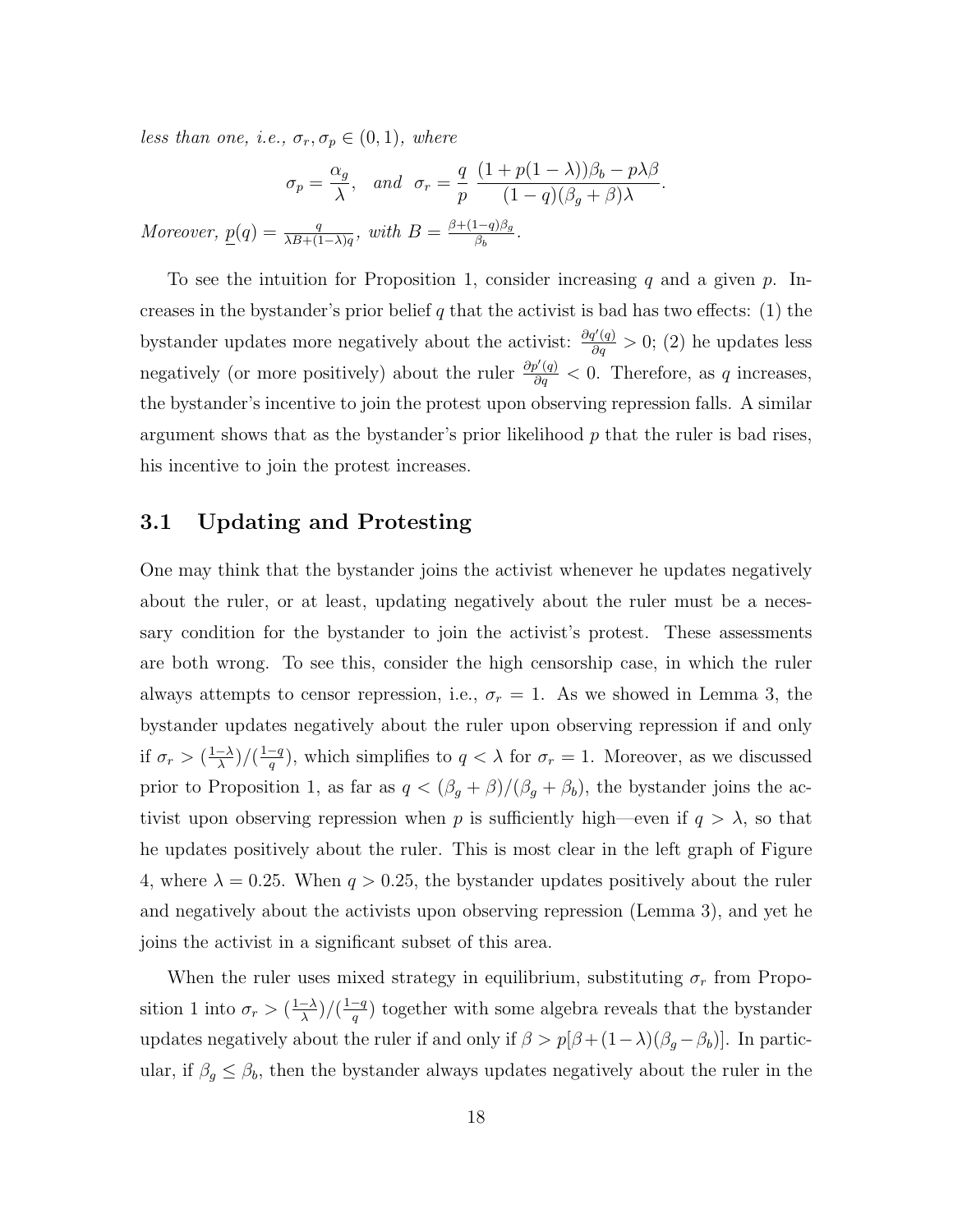mixed strategy equilibrium—this is the case in the right graph of Figure 4 because  $\beta_g = \beta_b = 1$ . However, if  $\beta_g > \beta_b$ , then the bystander updates positively about the ruler in equilibrium if and only if his prior belief that the ruler is bad is sufficiently high:  $\beta/[\beta + (1 - \lambda)(\beta_g - \beta_b)] < p$ . Thus, our equilibrium regions are not merely characterized by whether the bystander updates negatively or positively about the ruler upon observing repression. Rather, as we mentioned in the introduction, they reflect more complicated considerations that required a formal analysis.

# 4 Repression and Censorship

One may view repression and censorship as substitutable instruments used by regimes to contain protest. Censorship prevents bad news from reaching citizens and impairs coordination among activists (Bueno de Mesquita and Smith 2010; Chen et al. 2012; Edmond 2013; Egorov et al. 2009; King et al. 2013; Lorentzen 2013; Shadmehr and Bernhardt 2010), while repression increases the costs of dissent. Thus, high levels of censorship reduce the need for repression, and high levels of repression deter protest, reducing the need for censorship. The deterrence effect of repression further strengthens this substitutability link: when the level of censorship is high so that repression is less likely to be observed, repression is less likely to deter protest, reducing its value to the state.

Our model shows that this view is incomplete: there is also a complementary link between repression and censorship that implies a positive correlation between the two. Lower levels of censorship make it more likely that the bystander observes repression and joins the protest. As a result, the state represses less when it censors less.

At high levels of censorship, where  $\lambda < \alpha_g$ , the bad ruler always represses. However, once censorship falls past a threshold (once  $\lambda$  exceeds  $\alpha_g$ ) in a larger area of the prior likelihood  $(q, p)$ -space the regime's behavior changes from repressing all the time to randomizing between repression and concession. Moreover, at any  $(q, p)$  in region II, the likelihood of repression falls as the regime censors less, so that  $\lambda$  increases:

$$
\frac{\partial \sigma_r(\lambda)}{\partial \lambda} = -\frac{1}{\lambda^2} \frac{(1-p)q}{p(1-q)} \frac{\beta_b}{\beta_g + \beta} < 0. \tag{5}
$$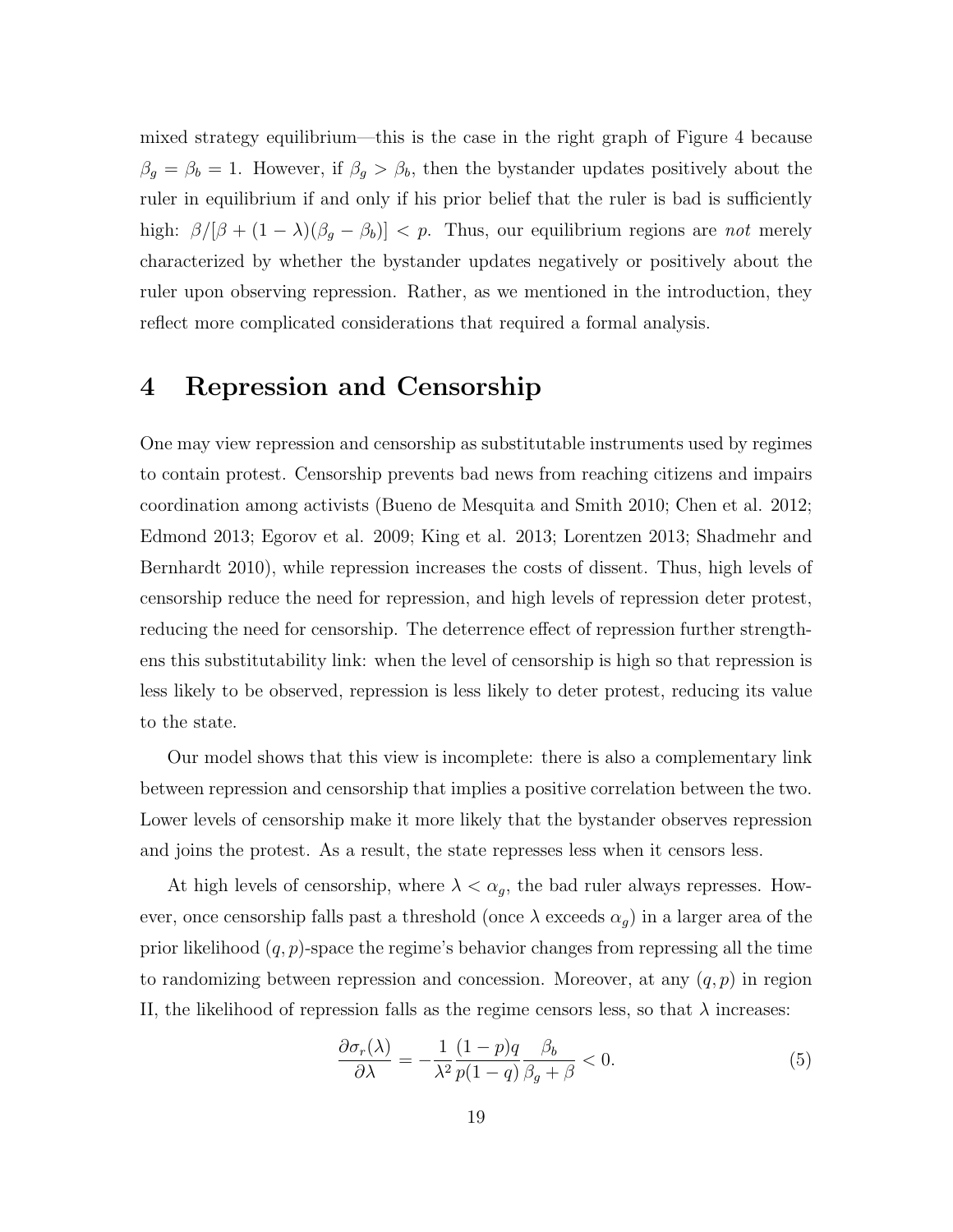Proposition 2 summarizes these results.

**Proposition 2** Increases in the level of censorship (decreases in  $\lambda$ ) raises the likelihood of repression.

We clarify that, in Proposition 2, when we say the likelihood of repression increases, we have two interpretations in mind: (1) Region II expands so that in a larger subset of parameter space, the ruler's likelihood of repression falls from  $\sigma_r = 1$  to  $\sigma_r < 1$ ; and (2) at any  $(q, p)$  combination in region II, the likelihood of repression decreases, i.e.,  $\frac{\partial \sigma_r(\lambda)}{\partial \lambda} < 0$ .

# 5 Conclusion

"The seed of revolution is repression", once said Woodrow Wilson. Repression may deter protest and maintain the status quo, but it surely changes the people's beliefs about the Leviathan: it (partly) reveals the nature of the beast.<sup>7</sup> The literature has focused on the deterrence aspect of repression, ignoring the information that repression reveals about the nature of the state. We abstract from the well-studied deterrence effect, and focus on this informational aspect.

We developed a simple model that formalizes our proposed logic that repression is an informative signal of the types of the state and activists. Our logic is based on three key assumptions: (1) Not all states or activists are the same. Some states and some activists are better than others for the general public in the sense that they care more about the welfare of the general population; (2) better states are more likely to concede to activists' demands that are beneficial to the general public; and (3) the general public's information about the state and activists is limited.

# 6 Appendix: Proofs

**Proof of Proposition 1:** Let  $\Delta_p(p,q,\lambda)$  be the bystander's marginal gain from joining the protest when the ruler always represses, i.e., when  $\sigma_r = 1$ . From equation

<sup>&</sup>lt;sup>7</sup>Refers to the treatise by the 17th century English political philosopher Thomas Hobbes, entitled Leviathan: Or the Matter, Forme, and Power of a Common-Wealth Ecclesiasticall and Civill.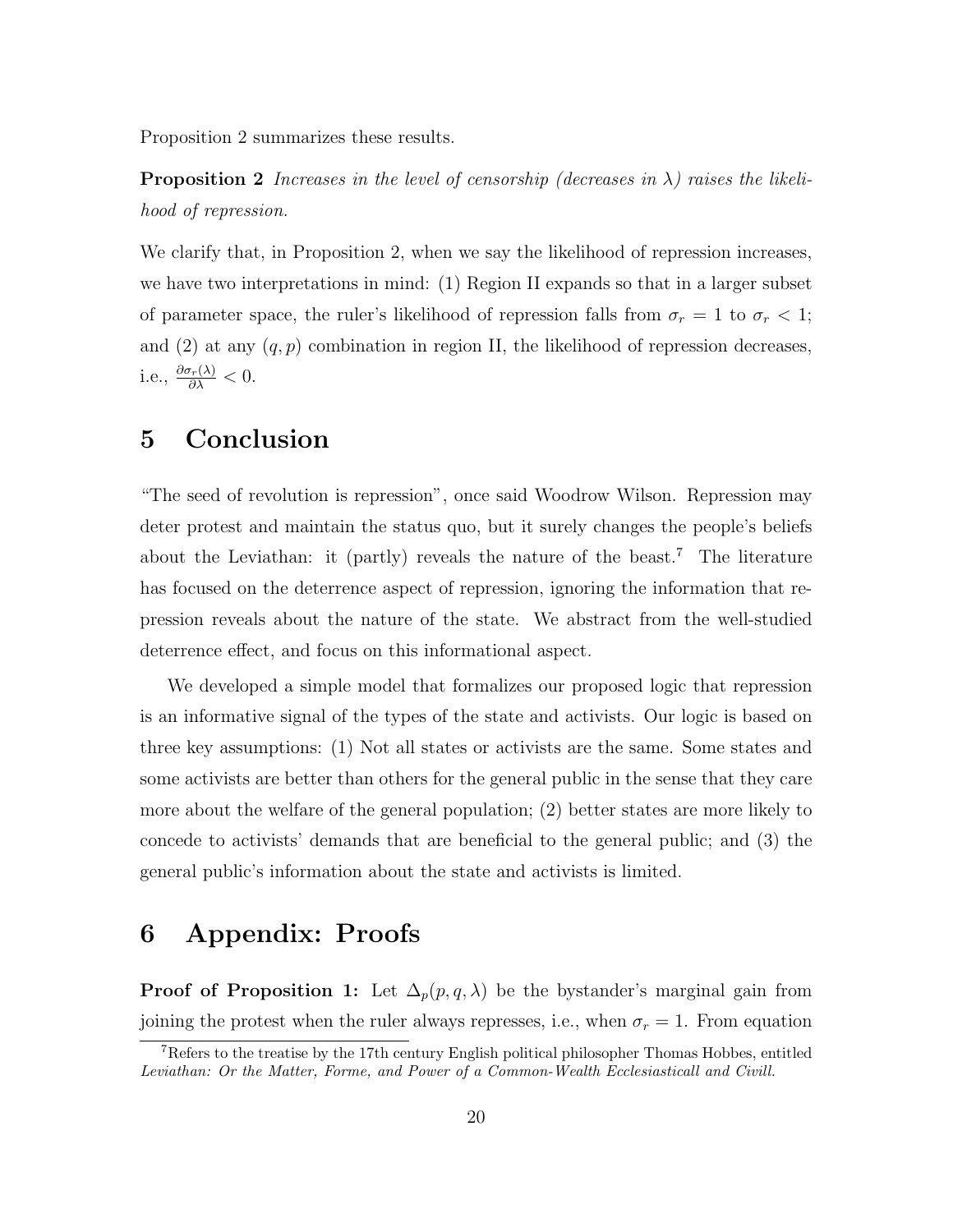(2),  $\Delta_p(p,q,\lambda) = -q'\beta_b + (1-q')\beta_g + p'\beta$ . Substituting for q' and p' from equation (3) and simplifying the expression yields

$$
\Delta_p(p,q,\lambda) = \beta_b \frac{p\lambda B - q[1 - p(1 - \lambda)]}{(1 - p)q + p\lambda},\tag{6}
$$

where  $B \equiv \frac{\beta + (1-q)\beta_g}{\beta_g}$  $\frac{(-q)\beta_g}{\beta_b} > 0$ . Differentiating (6) yields

$$
\frac{\partial \Delta_p}{\partial q} = -p\lambda \frac{1 + B(1 - p) - p(1 - \lambda)}{[(1 - p)q + p\lambda]^2} < 0 < \frac{\partial \Delta_p}{\partial p} = \frac{(1 - q + B)q\lambda}{[(1 - p)q + p\lambda]^2}.\tag{7}
$$

Rewrite the numerator of equation (6) as  $p[\lambda B + (1 - \lambda)q] - q < \lambda (B - q)$ . If  $q > B$ , then  $\Delta_p(p,q,\lambda) < 0$ . Suppose  $q < B$ . Next, from equation (6), observe that  $\Delta_p(p,q,\lambda) = 0$  if and only if  $\underline{p}(q) = \frac{q}{\lambda B + (1-\lambda)q}$ .  $\underline{p}(q)$  is increasing in q, with  $\underline{p}(0) = 0$ and  $p(B) = 1$ . This together with (7) imply that  $p(q)$  divides the  $(q, p)$ -space into two regions such that above and to the left of  $\underline{p}(q)$ ,  $\Delta_p(p,q,\lambda) > 0$ , and hence  $\sigma_p = 1$ ; and below and to the right of  $\underline{p}(q)$ ,  $\Delta_p(p,q,\lambda) < 0$ , and hence  $\sigma_p = 0$ .

# 7 Acknowledgment

I wish to thank Dan Bernhardt, Ralph Boleslavsky, Chris Cotton, Luke Fitzpatrick, Justin Fox, Soroush Ghazi, David Kelly, Will Moore, and Michael Peress.

### 8 References

Abrahamian, Ervand. 1999. Tortured Confessions: Prison and Public Recantation in Modern Iran. Berkeley: University of California Press.

Acemoglu, Daron. 2006. "A Simple Model of Inefficient Institutions." Scandinavian Journal of Economics 108: 515-46.

Acemoglu, Daron, and James A. Robinson. 2000a. "Democratization or Repression?" European Economics Review 44: 683-93.

Acemoglu, Daron, and James A. Robinson. 2000b. "Political Losers as a Barrier to Economic Development." American Economic Review 91: 126-30.

Acemoglu, Daron, and James A. Robinson. 2001. "A Theory of Political Transition." American Economic Review 91: 938-63.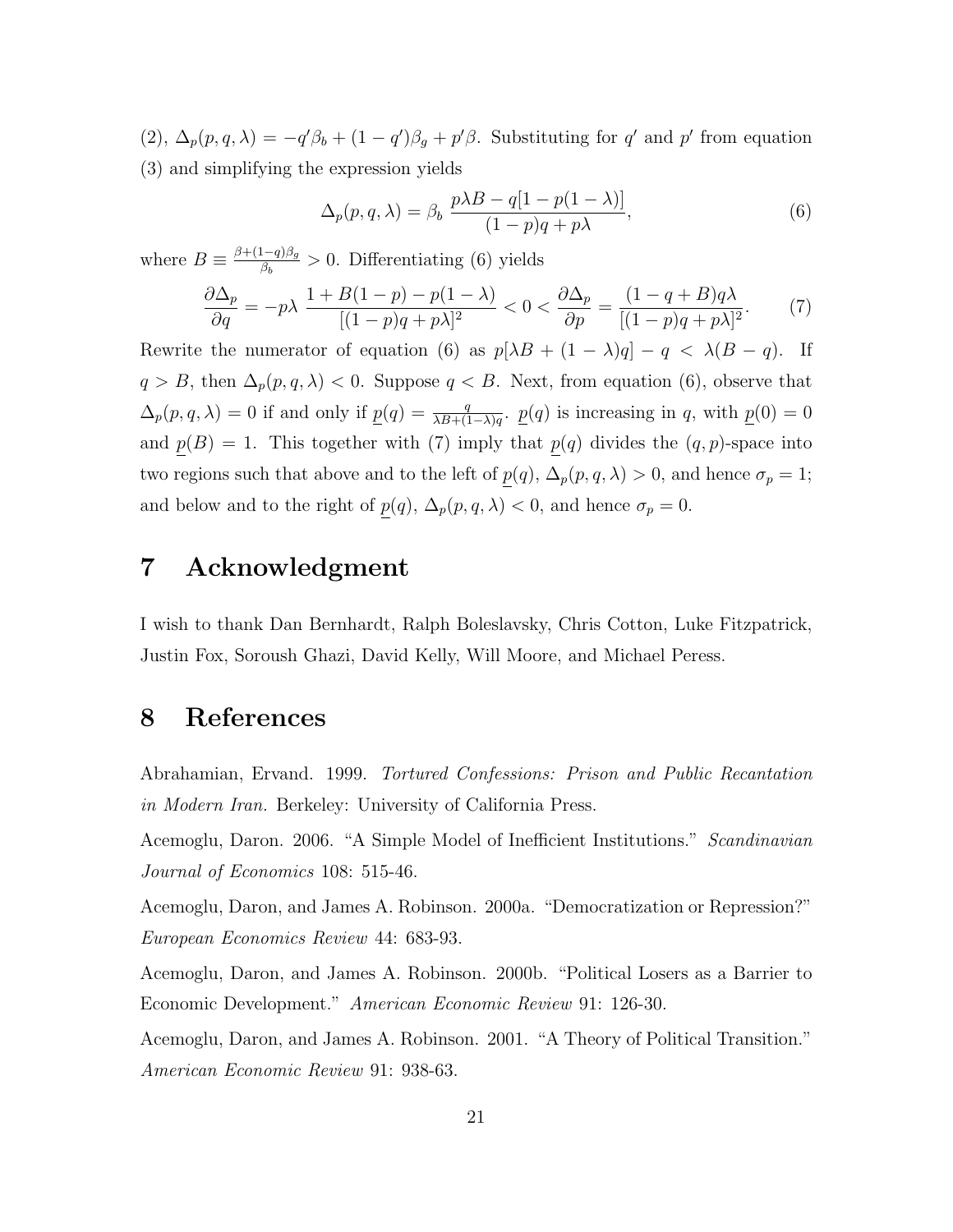Acemoglu, Daron, and James A. Robinson. 2006a. Economic Origins of Democracy and Dictatorship. New York: Cambridge University Press.

Acemoglu, Daron, and James A. Robinson. 2006b. "Economic Backwardness in Political Perspective." American Political Science Review 100: 115-31.

Besley, Timothy, and Torsten Persson. 2011. "The Logic of Political Violence." Quarterly Journal of Economics 126: 1411-45.

Bidner, Chris, and Patrick Francois. 2013. "The Emergence of Political Accountability." Quarterly Journal of Economics 128: 1397-1448.

Boix, Carles. 2003. Democracy and Redistribution. New York: Cambridge University Press.

Boix, Carles, and Milan Svolik. 2013. "The Foundations of Limited Authoritarian Government: Institutions and Power-Sharing in Dictatorships." *Journal of Politics* 75: 300-16.

Bueno de Mesquita, Bruce, and Alastair Smith. 2010. "Leader Survival, Revolutions, and the Nature of Government Finance." American Journal of Political Science 54: 936-50.

Bueno de Mesquita, Ethan. 2010. "Regime Change and Revolutionary Entrepreneurs." American Political Science Review 104: 446-66.

Casper, Brett, and Scott Tyson. 2014. "Popular Protest and Elite Coordination in a Coup d'etat." Journal of Politics. Forthcoming.

Chen, Heng, Yang K. Lu, and Wing Suen. 2012. "The Power of Whispers: A Theory of Rumor, Communication and Revolution." Mimeo.

Cingranelli, David L. and David L. Richards. 2013. The Cingranelli-Richards (CIRI) Human Rights Dataset, Version 2013.08.01. URL: http://www.humanrightsdata.org. Conrad, Courtney, and Emily Ritter. 2013. "Treaties, Tenure, and Torture: The Conflicting Domestic Effects of International Law." Journal of Politics 75: 397-409. Diani, Mario. 2003. "Leaders' or Brokers? Positions and Influence in Social Movement Networks." In Social Movements and Networks: Relational Approach to Collective Action, Mario Diani and Doug McAdam, eds. New York: Oxford University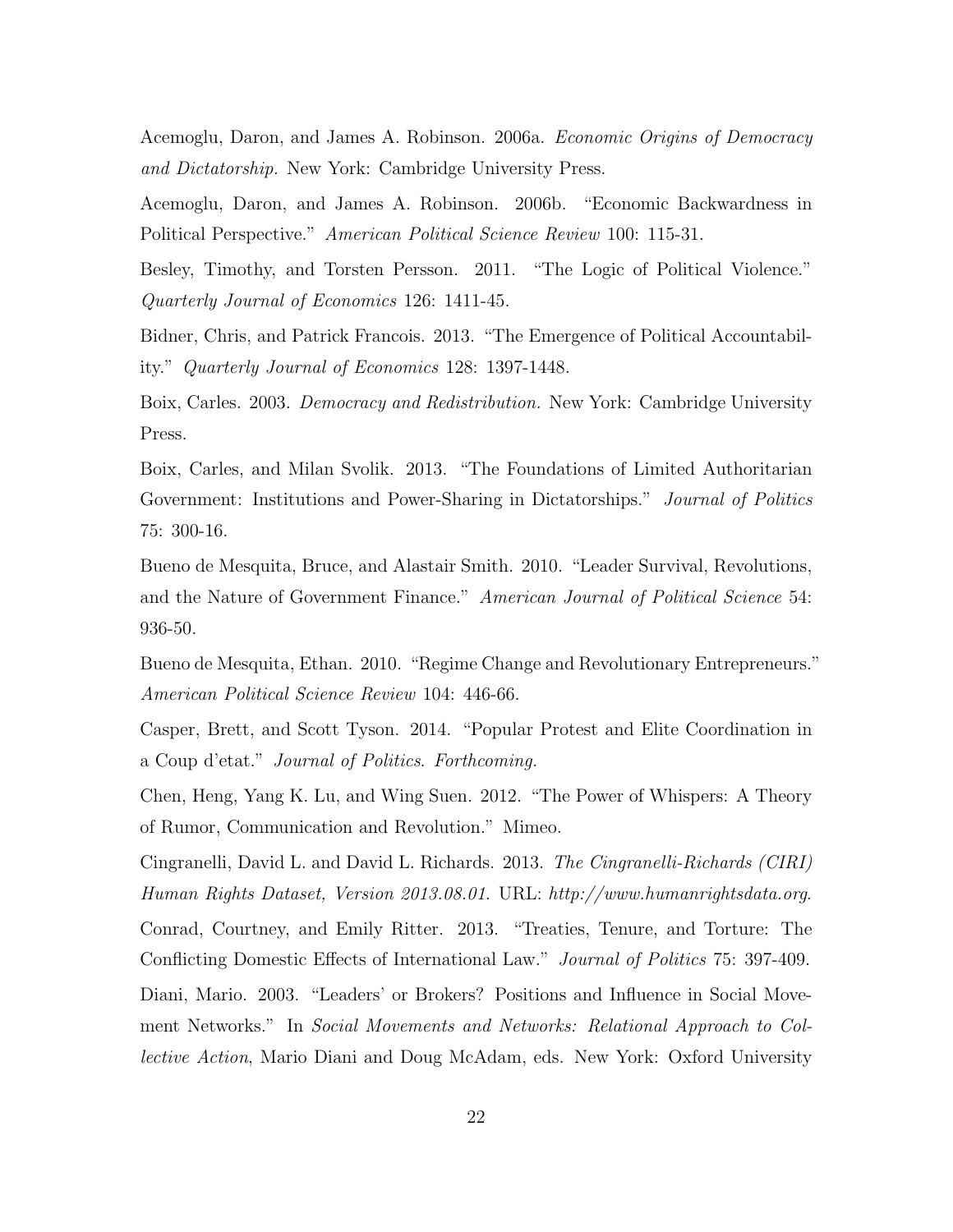Press.

Dassin, Joan. 1998. Torture in Brazil: A Shocking Report on the Pervasive Use of Torture by Brazilian Military Governments, 1964-1979, Secretly prepared by the Archiodese of São Paulo, Translated by J. Wright. New York: Vintage Books.

Edmond, Chris. 2013. "Information Manipulation, Coordination and Regime Change." Review of Economic Studies 80: 1422-58.

Egorov, Georgy, Sergei Guriev, and Konstantin Sonin, "Why Resource-poor Dictators Allow Freer Media: A Theory and Evidence from Panel Data," American Political Science Review, 103 (2009), 645-68.

Fearon, James. 2011. "Self-enforcing Democracy." Quarterly Journal of Economics 126: 1661-1708.

Gamson, William A. 1975. *The Strategy of Social Protest*. Homewood, IL: Dorsey. Gentzkow, Matthew, and Jesse M. Shapiro. 2006. "Media Bias and Reputation." Journal of Political Economy 114: 280-316.

Ginkel, John, and Alastair Smith. 1999. "So You Say You Want a Revolution: A Game Theoretic Explanation of Revolution in Repressive Regimes." Journal of Conflict Resolution 43: 291-316.

King, Gary, Jennifer Pan, and Margaret E. Roberts. 2013. "How Censorship in China Allows Government Criticism but Silences Collective Expression." American Political Science Review 107: 1-18.

Lichbach, Mark I. 1987. "Deterrence or Escalation? The Puzzle of Aggregate Studies of Repression and Dissent." Journal of Conflict Resolution 31: 266-97.

Lorentzen, Peter. "China's Strategic Censorship." American Journal of Political Science, forthcoming.

Maskin, Eric, and Jean Tirole. 2004. "The Politician and the Judge: Accountability in Government." American Economic Review 94: 1034-54.

McAdam, Doug. 1983. "Tactical Innovation and the Pace of Insurgency." American Sociological Review 48: 735-54.

McAdam, Doug. 1999 Political Process and the Development of Black Insurgency,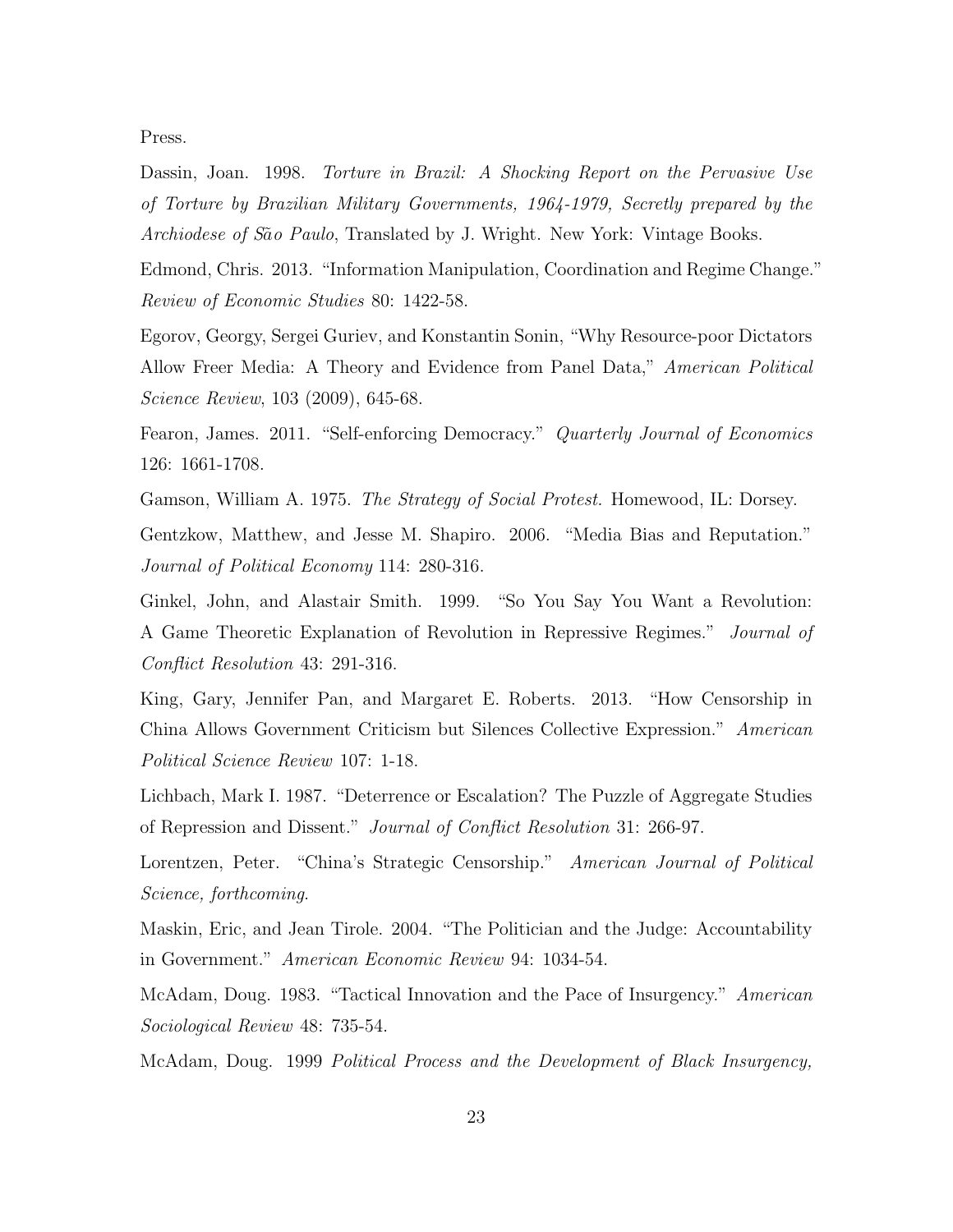1930-1970. Chicago, IL: University of Chicago Press.

McAdam, Doug, Sydney Tarrow, and Charles Tilly. 2001. Dynamics of Contention. New York: Cambridge University Press.

McCarthy, John D., and Mayer N. Zald. 1973. The Trend of Social Movements in America: Professionalization and Resource Mobilization Morristown, NJ: General Learning Corp.

McCarthy John D., and Mayer N. Zald. 1977. "Resource Mobilization and Social Movements: A Partial Theory." American Journal of Sociology 82: 1212-41.

Morris, Aldon D. 1984. The Origins of the Civil Rights Movement: Black Communities Organizing for Change. New York: The Free Press.

Mullainathan, Sendhil, and Andrei Shleifer. 2005. "The Market for News." American Economic Review 95: 1031-53.

Persson, Torsten, and Guido Tabellini. 2009. "Democratic Capital: The Nexus of Political and Economic Change." American Economic Journal: Macroeconomics 1: 88-126.

Roemer, John E. 1985. "Rationalizing Revolutionary Ideology: A Tale of Lenin and the Tsar." Econometrica 53: 85-108.

Rozenas, Arturas. 2010. "Forcing Consent: Information and Power in Non-Democratic Elections." Mimeo.

Shadmehr, Mehdi. 2014. "Mobilization, Repression, and Revolution: Grievances and Opportunities in Contentious Politics." Journal of Politics, forthcoming.

Shadmehr, Mehdi, and Dan Bernhardt. 2011. "Collective Action with Uncertain Payoffs: Coordination, Public Signals, and Punishment Dilemmas." The American Political Science Review 105: 829-51.

Shadmehr, Mehdi, and Dan Bernhardt. 2010. "State Censorship." Mimeo.

Svolik, Milan. 2013a. "Contracting on Violence: Moral Hazard in Authoritarian Repression and Military Intervention in Politics." Journal of Conflict Resolution 57: 765-94.

Svolik, Milan. 2013b. "Learning to Love Democracy: Electoral Accountability, Gov-